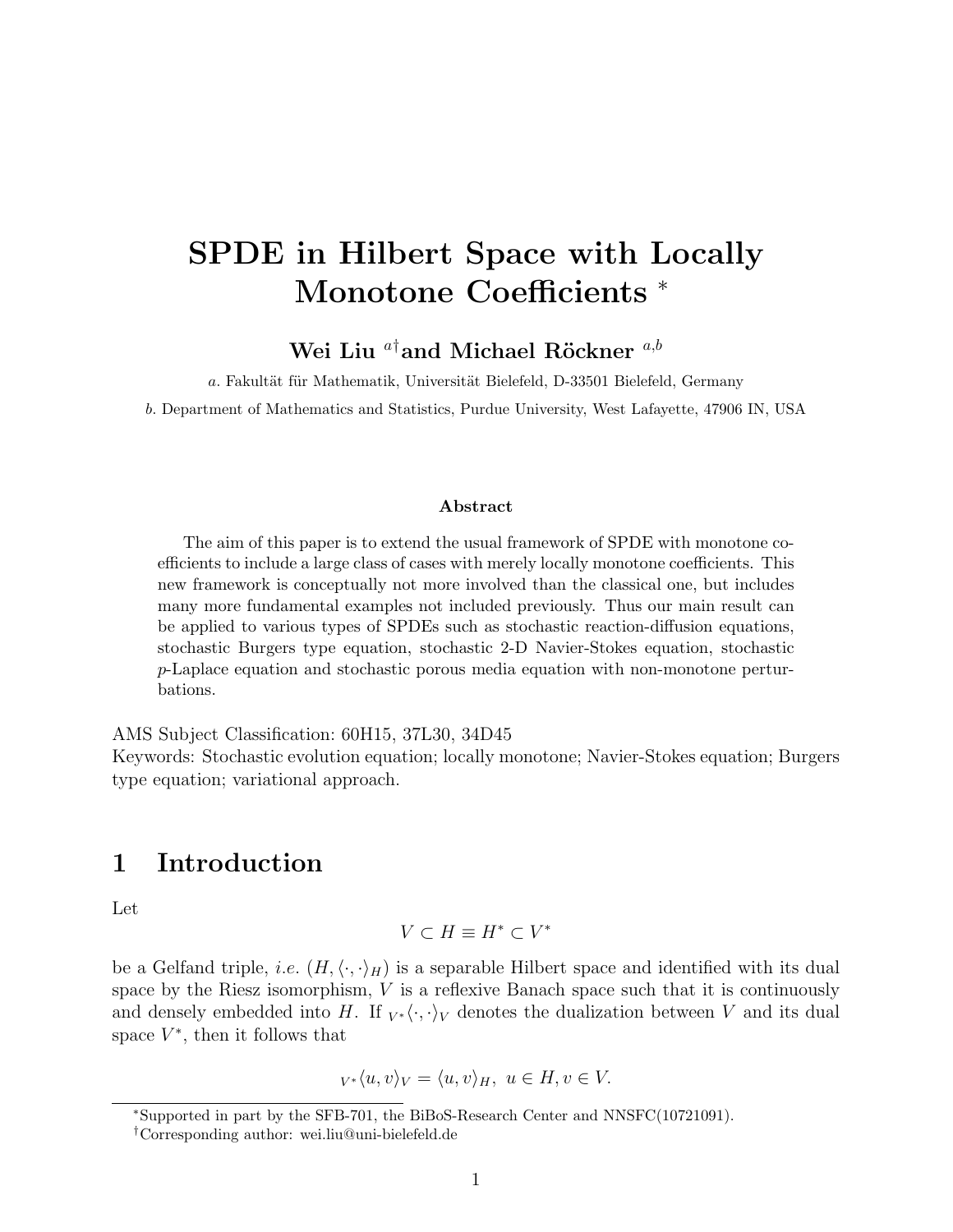Let  $\{W_t\}_{t>0}$  be a cylindrical Wiener process on a separable Hilbert space U w.r.t a complete filtered probability space  $(\Omega, \mathcal{F}, \mathcal{F}_t, \mathbb{P})$  and  $(L_2(U; H), \|\cdot\|_2)$  denotes the space of all Hilbert-Schmidt operators from  $U$  to  $H$ . We consider the following stochastic evolution equation

(1.1) 
$$
dX_t = A(t, X_t)dt + B(t, X_t)dW_t,
$$

where for some fixed time T

$$
A: [0, T] \times V \times \Omega \to V^*; \quad B: [0, T] \times V \times \Omega \to L_2(U; H)
$$

are progressively measurable, *i.e.* for every  $t \in [0, T]$ , these maps restricted to  $[0, t] \times V \times \Omega$ are  $\mathcal{B}([0,t]) \otimes \mathcal{B}(V) \otimes \mathcal{F}_t$ -measurable (where  $\mathcal B$  denotes the corresponding Borel  $\sigma$ -algebra).

It is well known that  $(1.1)$  has a unique solution if  $A, B$  satisfy the classical monotone and coercivity conditions (cf. [19, 29]), which we recall in the Appendix below. The theory of monotone operators starts from substantial work of Minty [26] and Browder [8] for PDE. We refer to [39, 36] for a detailed exposition and references. In recent years, this variational approach has been also used intensively for analyzing SPDE driven by infinite dimensional Wiener process. Unlike the semigroup approach (cf.  $[12]$ ), it is not necessary to have a linear operator in the drift part which has to generate a semigroup. Hence the variational approach can be used to investigate nonlinear SPDE which are not necessarily of semilinear type. For general results on the existence and uniqueness of solutions to SPDE we refer to [28, 19, 14, 30, 38]. Within this framework many different types of properties have already been established, e.g. see [10, 23, 31, 35] for the small noise large deviation principle, [15, 16] for discretization approximation schemes to the solutions of SPDE, [37, 20, 21, 22] for the dimension-free Harnack inequality and resulting ergodicity, compactness and contractivity properties of the associated transition semigroups, and [24, 5, 13] for the invariance of subspaces and existence of random attractors for corresponding random dynamical systems. As one typical example of SPDE in this framework, the stochastic porous media equation has been extensively studied in [1, 2, 3, 4, 11, 34].

The main aim of this paper is to provide a more general framework for the variational approach, being conceptually not more complicated than the classical one (cf. [19]), but including a large number of new applications as e.g. fundamental SPDE as the stochastic 2-D Navier-Stokes equation and stochastic Burgers type equation. The main changes consist of localizing the monotonicity condition and relaxing the growth condition. This new framework is, in addition, more stable with respect to perturbations. We refer to Section 3 below for details. In particular, we can simplify the related approach to the stochastic 2-D Navier-Stokes equation in the nice paper [25], which inspired us a lot to start this work. However, our approach also easily covers the case of arbitrary multiplicative noise, whereas in [25] only additive noise was considered. It is also straight forward to extend our new framework to more noise terms, e.g. Levy noise (cf. [14] for the classical case). This and further new applications will be the subject of future work.

Let us now state the precise conditions on the coefficients of  $(1.1)$ :

Suppose there exist constants  $\alpha > 1, \beta \geq 0, \theta > 0, K$  and a positive adapted process  $f \in L^1([0,T] \times \Omega; dt \times \mathbb{P})$  such that the following conditions hold for all  $v, v_1, v_2 \in V$  and  $(t, \omega) \in [0, T] \times \Omega.$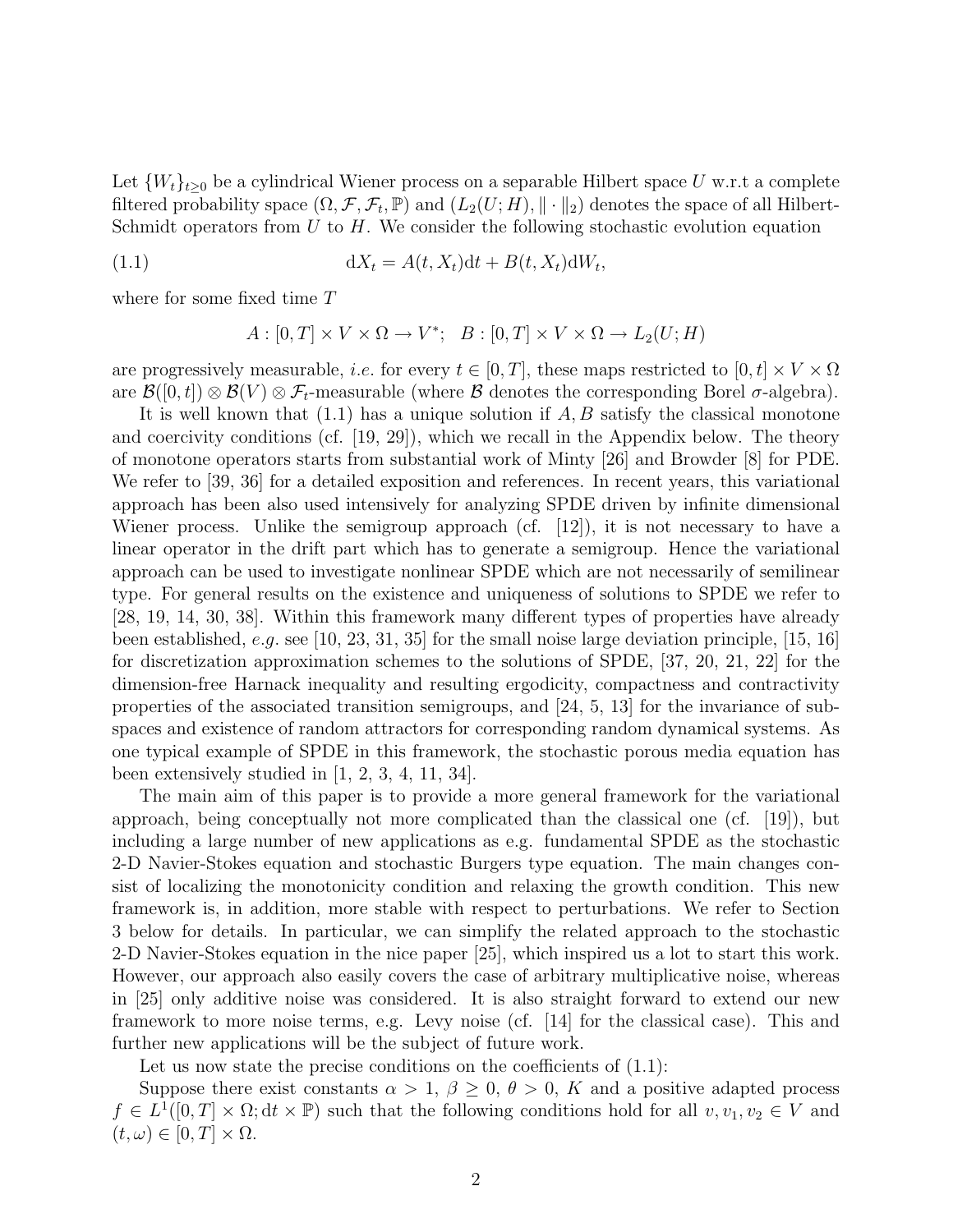- (H1) (Hemicontinuity) The map  $s \mapsto {}_{V^*}\langle A(t, v_1 + sv_2), v\rangle_V$  is continuous on R.
- (H2) (Local Monotonicity)

$$
2_{V^*}\langle A(t, v_1) - A(t, v_2), v_1 - v_2 \rangle_V + ||B(t, v_1) - B(t, v_2)||_2^2 \le (K + \rho(v_2)) ||v_1 - v_2||_H^2,
$$

where  $\rho: V \to [0, +\infty)$  is a measurable function and locally bounded in V.

(H3) (Coercivity)

$$
2_{V^*} \langle A(t, v), v \rangle_V + ||B(t, v)||_2^2 + \theta ||v||_V^{\alpha} \le f_t + K ||v||_H^2.
$$

(H4) (Growth)

$$
||A(t,v)||_{V^*}^{\frac{\alpha}{\alpha-1}} \le (f_t + K||v||_V^{\alpha})(1 + ||v||_H^{\beta}).
$$

Remark 1.1. (1) (H2) is essentially weaker than the standard monotonicity (A2) (i.e.  $\rho \equiv 0$ ). One typical form of  $(H2)$  in applications is

$$
\rho(v) = C ||v||^{\gamma},
$$

where  $\|\cdot\|$  is some norm on V and  $C, \gamma$  are some constants.

One typical example is the stochastic 2-D Navier-Stokes equation on a bounded or unbounded domain, which satisfies  $(H2)$  but does not satisfy  $(A2)$  (see Section 3). In fact, if  $A(t, v) = \nu P_H \Delta v - P_H [(v \cdot \nabla) v]$ , we have

$$
2_{V^*}\langle A(t, v_1) - A(t, v_2), v_1 - v_2 \rangle_V \leq -\frac{\nu}{2} ||v_1 - v_2||_V^2 + \left(\nu + \frac{16}{\nu^3} ||v_2||_{L^4}^4\right) ||v_1 - v_2||_H^2.
$$

 $(2)$   $(H4)$  is also weaker than the standard growth condition  $(A4)$  (see the Appendix) assumed in the literature (cf. [19, 39, 29]). The advantage of  $(H4)$  is, e.g., to include many semilinear type equations with nonlinear perturbation terms. For example, if we consider a reaction-diffusion type equation, *i.e.*  $A(u) = \Delta u + F(u)$ , then for verifying (H3) we have  $\alpha = 2$ . Hence (A4) would imply that F has at most linear growth. However, we can allow F to have some polynomial growth by using the weaker condition  $(H4)$  here. We refer to Section 3 for more details.

**Definition 1.1.** (Solution of SEE) A continuous H-valued  $(\mathcal{F}_t)$ -adapted process  $\{X_t\}_{t\in[0,T]}$ is called a solution of (1.1), if for its dt  $\otimes$  P-equivalent class X we have

$$
\bar{X} \in L^{\alpha}([0,T] \times \Omega, dt \otimes \mathbb{P}; V) \cap L^{2}([0,T] \times \Omega, dt \otimes \mathbb{P}; H)
$$

and  $\mathbb{P} - a.s.$ 

$$
X_t = X_0 + \int_0^t A(s, \bar{X}_s) ds + \int_0^t B(s, \bar{X}_s) dW_s, \ t \in [0, T].
$$

Now we can state the main result.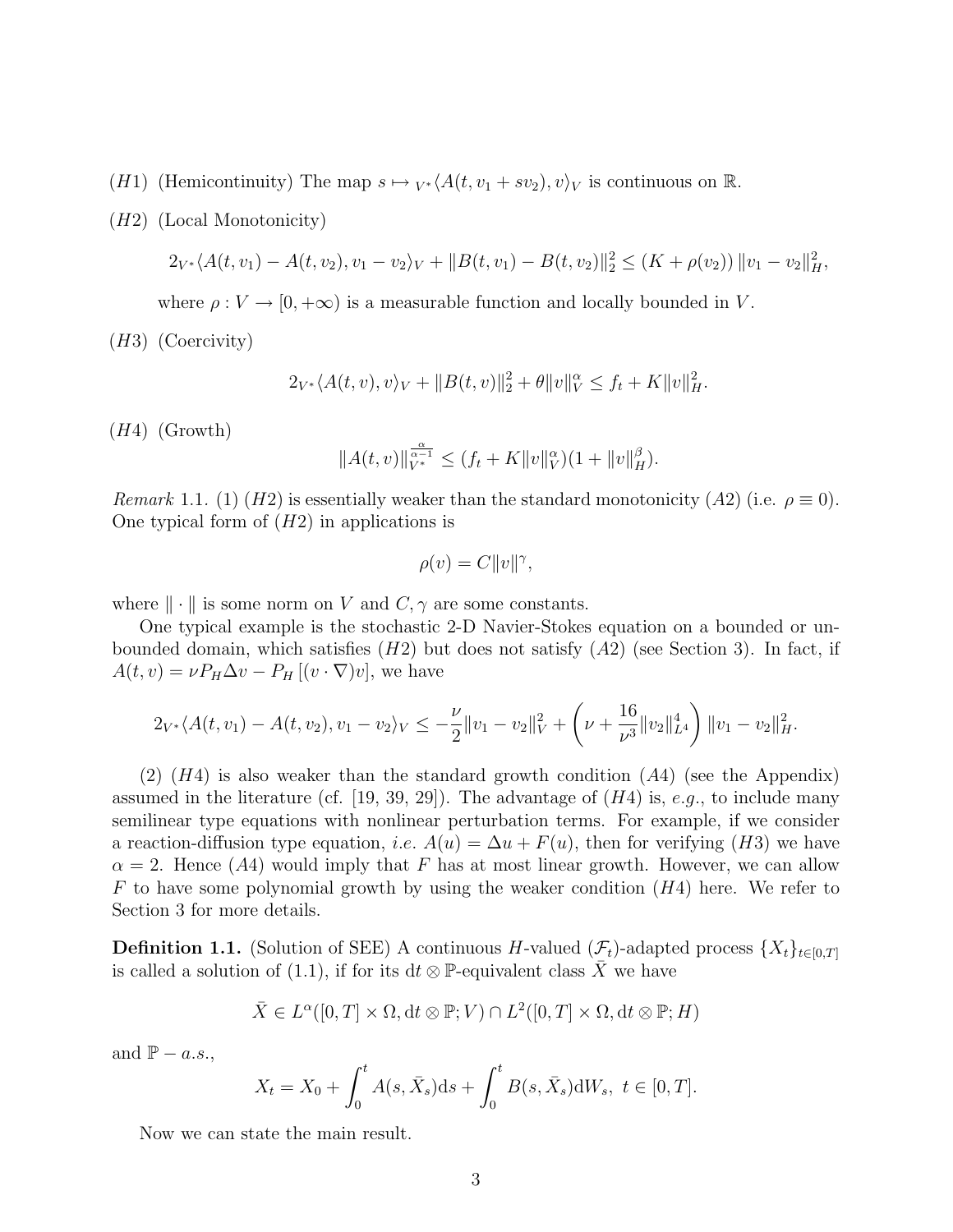**Theorem 1.1.** Suppose  $(H1)-(H4)$  hold for  $f \in L^{p/2}([0,T] \times \Omega; dt \times \mathbb{P})$  with some  $p \ge \beta+2$ , and there exists a constant C such that

(1.2) 
$$
||B(t, v)||_2^2 \le C(f_t + ||v||_H^2), \ t \in [0, T], v \in V; \rho(v) \le C(1 + ||v||_V^{\alpha})(1 + ||v||_H^{\beta}), \ v \in V.
$$

Then for any  $X_0 \in L^p(\Omega \to H; \mathcal{F}_0; \mathbb{P})$  (1.1) has a unique solution  $\{X_t\}_{t \in [0,T]}$  and satisfies

$$
\mathbb{E}\left(\sup_{t\in[0,T]}\|X_t\|_H^p+\int_0^T\|X_t\|_V^\alpha\mathrm{d}t\right)<\infty.
$$

Moreover, if  $A(t, \cdot)(\omega)$ ,  $B(t, \cdot)(\omega)$  are independent of  $t \in [0, T]$  and  $\omega \in \Omega$ , then the solution  ${X_t}_{t\in[0,T]}$  of (1.1) is a Markov process.

### 2 Proof of the main theorem

The first step of the proof is mainly based on the Galerkin approximation. Let

$$
\{e_1, e_2, \dots \} \subset V
$$

be an orthonormal basis of H and let  $H_n := span\{e_1, \dots, e_n\}$  such that  $span\{e_1, e_2, \dots\}$  is dense in V. Let  $P_n: V^* \to H_n$  be defined by

$$
P_n y := \sum_{i=1}^n v^* \langle y, e_i \rangle_V e_i, \ y \in V^*.
$$

Obviously,  $P_n|_H$  is just the orthogonal projection onto  $H_n$  in H and we have

$$
{}_{V^*}\langle P_nA(t,u),v\rangle_V = \langle P_nA(t,u),v\rangle_H = {}_{V^*}\langle A(t,u),v\rangle_V, u \in V, v \in H_n.
$$

Let  ${g_1, g_2, \dots}$  be an orthonormal basis of U and

$$
W_t^{(n)} := \sum_{i=1}^n \langle W_t, g_i \rangle_U g_i = \tilde{P}_n W_t,
$$

where  $\tilde{P}_n$  is the orthogonal projection onto  $span\{g_1, \dots, g_n\}$  in U.

Then for each finite  $n \in \mathbb{N}$  we consider the following stochastic equation on  $H_n$ 

(2.1) 
$$
dX_t^{(n)} = P_n A(t, X_t^{(n)}) dt + P_n B(t, X_t^{(n)}) dW_t^{(n)}, X_0^{(n)} = P_n X_0.
$$

By the classical result for the solvability of SDE in finite dimensional space [19, 29] we know that (2.1) has a unique strong solution.

In order to construct the solution of  $(1.1)$ , we need some a priori estimates for  $X^{(n)}$ . For convenience we use following notations:

$$
K = L^{\alpha}([0, T] \times \Omega \to V; dt \times \mathbb{P});
$$
  
\n
$$
K^* = L^{\frac{\alpha}{\alpha - 1}}([0, T] \times \Omega \to V^*; dt \times \mathbb{P});
$$
  
\n
$$
J = L^2([0, T] \times \Omega \to L_2(U; H); dt \times \mathbb{P}).
$$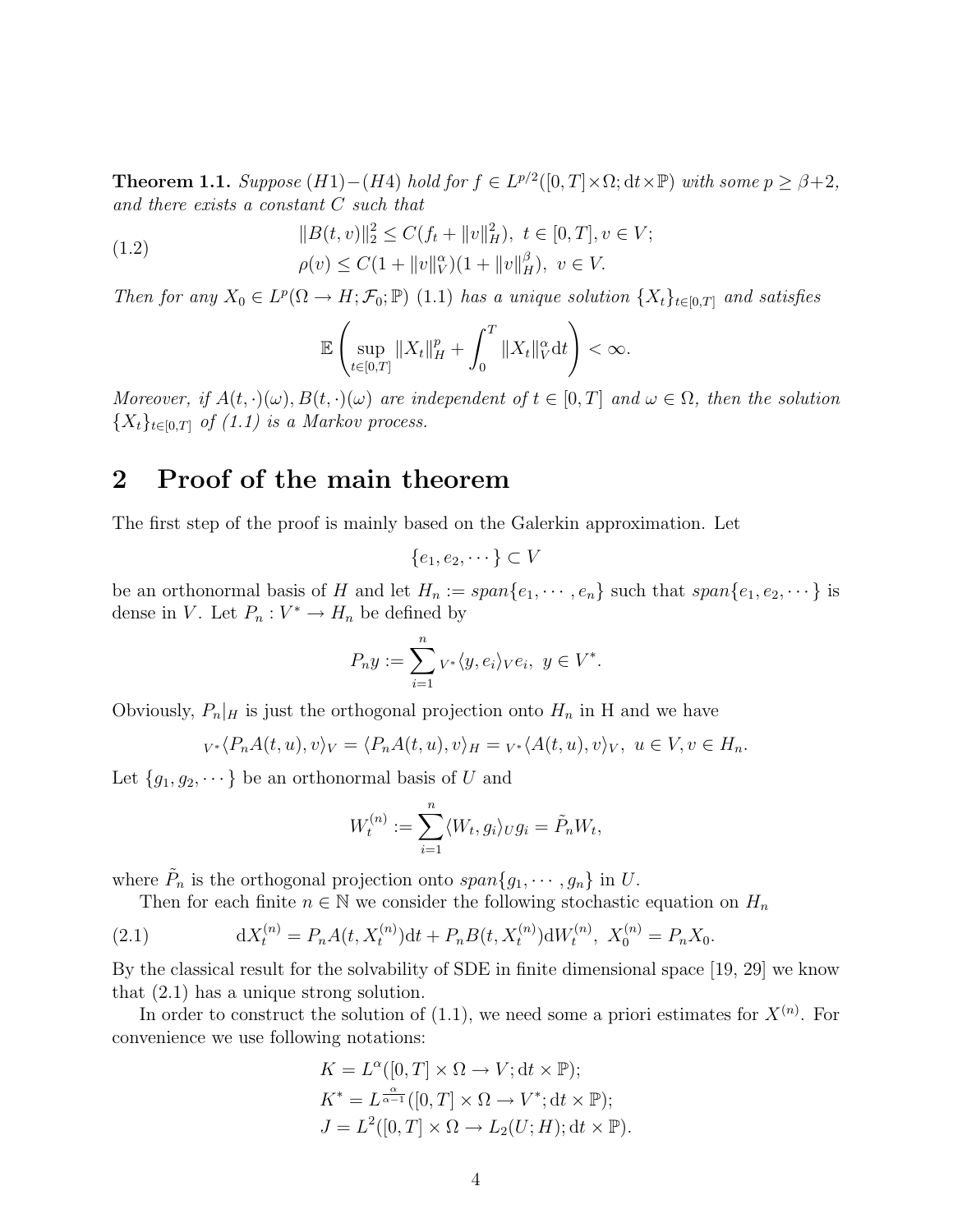**Lemma 2.1.** Under the assumptions in Theorem 1.1, there exists  $C > 0$  such that for all  $n\in\mathbb{N}$ 

$$
||X^{(n)}||_K + \sup_{t \in [0,T]} \mathbb{E}||X_t^{(n)}||_H^2 \leq C.
$$

*Proof.* The conclusion follows from  $(H3)$  by using the same argument as in [29, Lemma 4.2.9]. Hence we omit the details here.  $\Box$ 

**Lemma 2.2.** Under the assumptions in Theorem 1.1, there exists  $C > 0$  such that for all  $n \in \mathbb{N}$  we have

$$
(2.2) \qquad \mathbb{E}\sup_{t\in[0,T]}\|X_t^{(n)}\|_H^p + \mathbb{E}\int_0^T\|X_t^{(n)}\|_H^{p-2}\|X_t^{(n)}\|_V^\alpha dt \le C\left(\mathbb{E}\|X_0\|_H^p + \mathbb{E}\int_0^T f_t^{p/2}dt\right).
$$

In particular, there exists  $C > 0$  such that for all  $n \in \mathbb{N}$ 

 $||A(\cdot, X^{(n)})||_{K^*} \leq C.$ 

*Proof.* By Itô's formula, Young's inequality and  $(1.2)$  we have

$$
||X_t^{(n)}||_H^p = ||X_0^{(n)}||_H^p + p(p-2) \int_0^t ||X_s^{(n)}||_H^{p-4} ||(P_n B(s, X_s^{(n)})\tilde{P}_n)^* X_s^{(n)}||_H^2 ds
$$
  
+  $\frac{p}{2} \int_0^t ||X_s^{(n)}||_H^{p-2} (2_{V^*} \langle A(s, X_s^{(n)}, X_s^{(n)})_V + ||P_n B(s, X_s^{(n)})\tilde{P}_n||_2^2) ds$   
+  $p \int_0^t ||X_s^{(n)}||_H^{p-2} \langle X_s^{(n)}, P_n B(s, X_s^{(n)}) dW_s^{(n)} \rangle_H$   
 $\leq ||X_0||_H^p - \frac{p\theta}{2} \int_0^t ||X_s^{(n)}||_H^{p-2} ||X_s^{(n)}||_V^2 ds$   
(2.3)  
+  $C \int_0^t (||X_s^{(n)}||_H^p + f_s \cdot ||X_s^{(n)}||_H^{p-2}) ds$   
+  $p \int_0^t ||X_s^{(n)}||_H^{p-2} \langle X_s^{(n)}, P_n B(s, X_s^{(n)}) dW_s^{(n)} \rangle_H$   
 $\leq ||X_0||_H^p - \frac{p\theta}{2} \int_0^t ||X_s^{(n)}||_H^{p-2} ||X_s^{(n)}||_V^2 ds$   
+  $C \int_0^t (||X_s^{(n)}||_H^p + f_s^{p/2}) ds$   
+  $p \int_0^t ||X_s^{(n)}||_H^{p-2} \langle X_s^{(n)}, P_n B(s, X_s^{(n)}) dW_s^{(n)} \rangle_H, t \in [0, T],$ 

where C is a generic constant (independent of  $n$ ) and may change from line to line. For any given  $n$  we define the stopping time

 $\binom{n}{k}$  $(1)$ 

$$
\tau_R^{(n)} = \inf \{ t \in [0, T] : \|X_t^{(n)}\|_H > R \} \wedge T, \ R > 0.
$$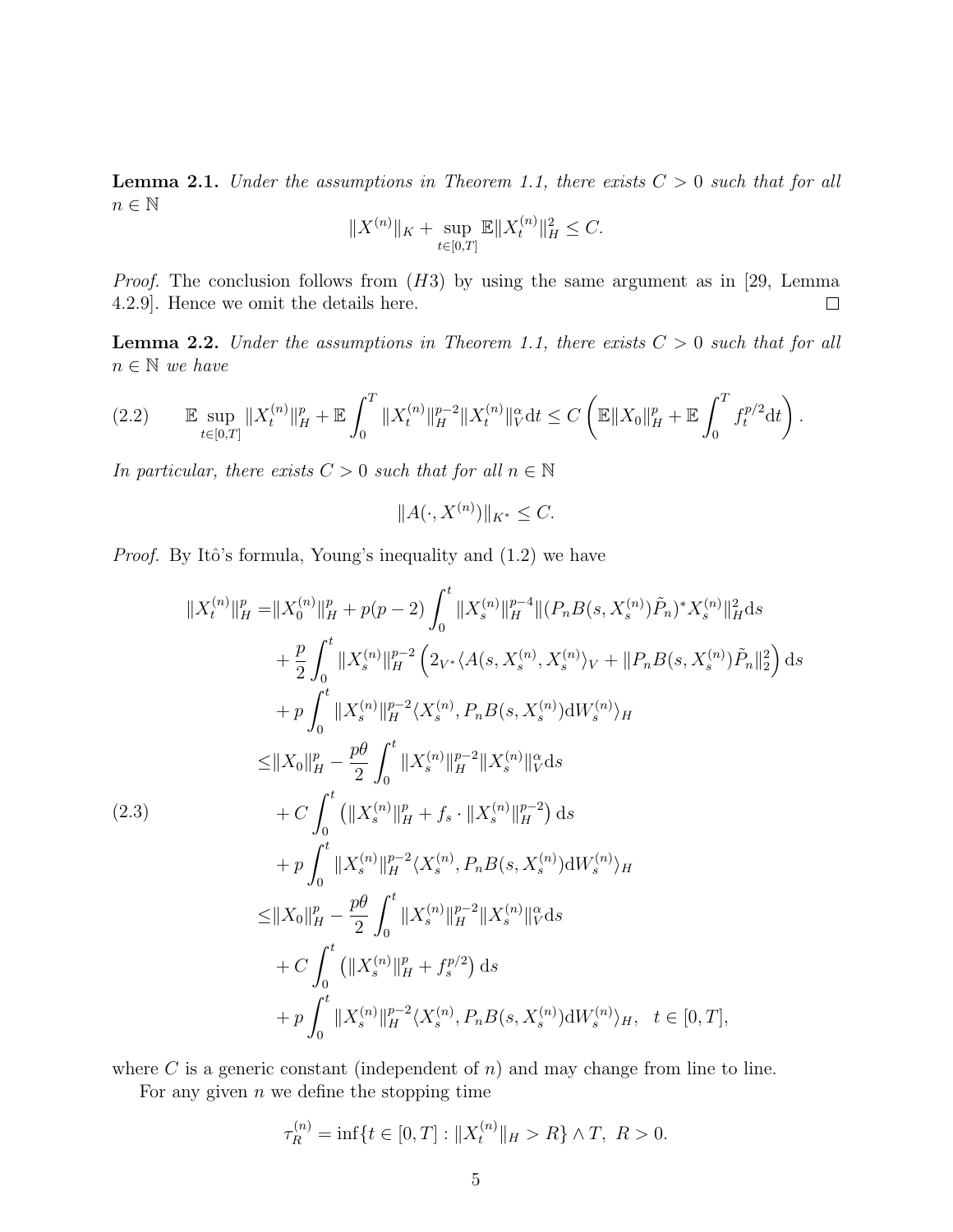Here we take inf  $\emptyset = \infty$ . It's obvious that

$$
\lim_{R \to \infty} \tau_R^{(n)} = T, \ \mathbb{P} - a.s., \ n \in \mathbb{N}.
$$

Then by the Burkholder-Davis-Gundy inequality we have

$$
\mathbb{E} \sup_{r \in [0,t]} \left| \int_0^r \|X_s^{(n)}\|_{H}^{p-2} \langle X_s^{(n)}, P_n B(s, X_s^{(n)}) \mathrm{d}W_s^{(n)} \rangle_H \right|
$$
\n
$$
\leq 3 \mathbb{E} \left( \int_0^t \|X_s^{(n)}\|_{H}^{2p-2} \|B(s, X_s^{(n)})\|_{2}^2 \mathrm{d}s \right)^{1/2}
$$
\n
$$
(2.4) \qquad \leq 3 \mathbb{E} \left( \sup_{s \in [0,t]} \|X_s^{(n)}\|_{H}^{2p-2} \cdot C \int_0^t \left( \|X_s^{(n)}\|_{H}^2 + f_s \right) \mathrm{d}s \right)^{1/2}
$$
\n
$$
\leq 3 \mathbb{E} \left[ \varepsilon \sup_{s \in [0,t]} \|X_s^{(n)}\|_{H}^p + C_{\varepsilon} \left( \int_0^t ( \|X_s^{(n)}\|_{H}^2 + f_s ) \mathrm{d}s \right)^{p/2} \right]
$$
\n
$$
\leq 3 \varepsilon \mathbb{E} \sup_{s \in [0,t]} \|X_s^{(n)}\|_{H}^p + 3 \cdot (2T)^{p/2-1} C_{\varepsilon} \mathbb{E} \int_0^t \left( \|X_s^{(n)}\|_{H}^p + f_s^{p/2} \right) \mathrm{d}s, \ t \in [0, \tau_R^{(n)}],
$$

where  $\varepsilon > 0$  is a small constant and  $C_{\varepsilon}$  comes from Young's inequality.

Then by (2.3), (2.4) and Gronwall's lemma we have

$$
\mathbb{E}\sup_{t\in[0,\tau_R^{(n)}]}\|X_t^{(n)}\|_H^p+\mathbb{E}\int_0^{\tau_R^{(n)}}\|X_s^{(n)}\|_H^{p-2}\|X_s^{(n)}\|_V^\alpha\mathrm{d}s\leq C\left(\mathbb{E}\|X_0\|_H^p+\mathbb{E}\int_0^Tf_s^{p/2}\mathrm{d}s\right),\ n\geq 1,
$$

where  $C$  is a constant independent of  $n$ .

For  $R \to \infty$ , (2.2) follows from the monotone convergence theorem. Moreover, by  $(H4)$  and  $p \ge \beta + 2$  we have

$$
||A(\cdot, X^{(n)})||_{K^*} \le C, \ n \ge 1,
$$

where  $C$  is a constant independent of  $n$ .

**Proof of Theorem 1.1.** (1) Existence: By Lemma 2.1 and 2.2 there exists a subsequence  $n_k \rightarrow \infty$  such that

(i)  $X^{(n_k)} \to \overline{X}$  weakly in K and weakly star in  $L^p(\Omega; L^{\infty}([0, T]; H)).$ (ii)  $Y^{(n_k)} := A(\cdot, X^{(n_k)}) \to Y$  weakly in  $K^*$ . (iii)  $Z^{(n_k)} := P_{n_k} B(\cdot, X^{(n_k)}) \to Z$  weakly in J and hence

$$
\int_0^{\cdot} P_{n_k} B(s, X_s^{(n_k)}) \mathrm{d}W_s^{(n_k)} \to \int_0^{\cdot} Z_s \mathrm{d}W_s
$$

weakly in  $L^{\infty}([0, T], dt; L^2(\Omega, \mathbb{P}; H)).$ 

 $\Box$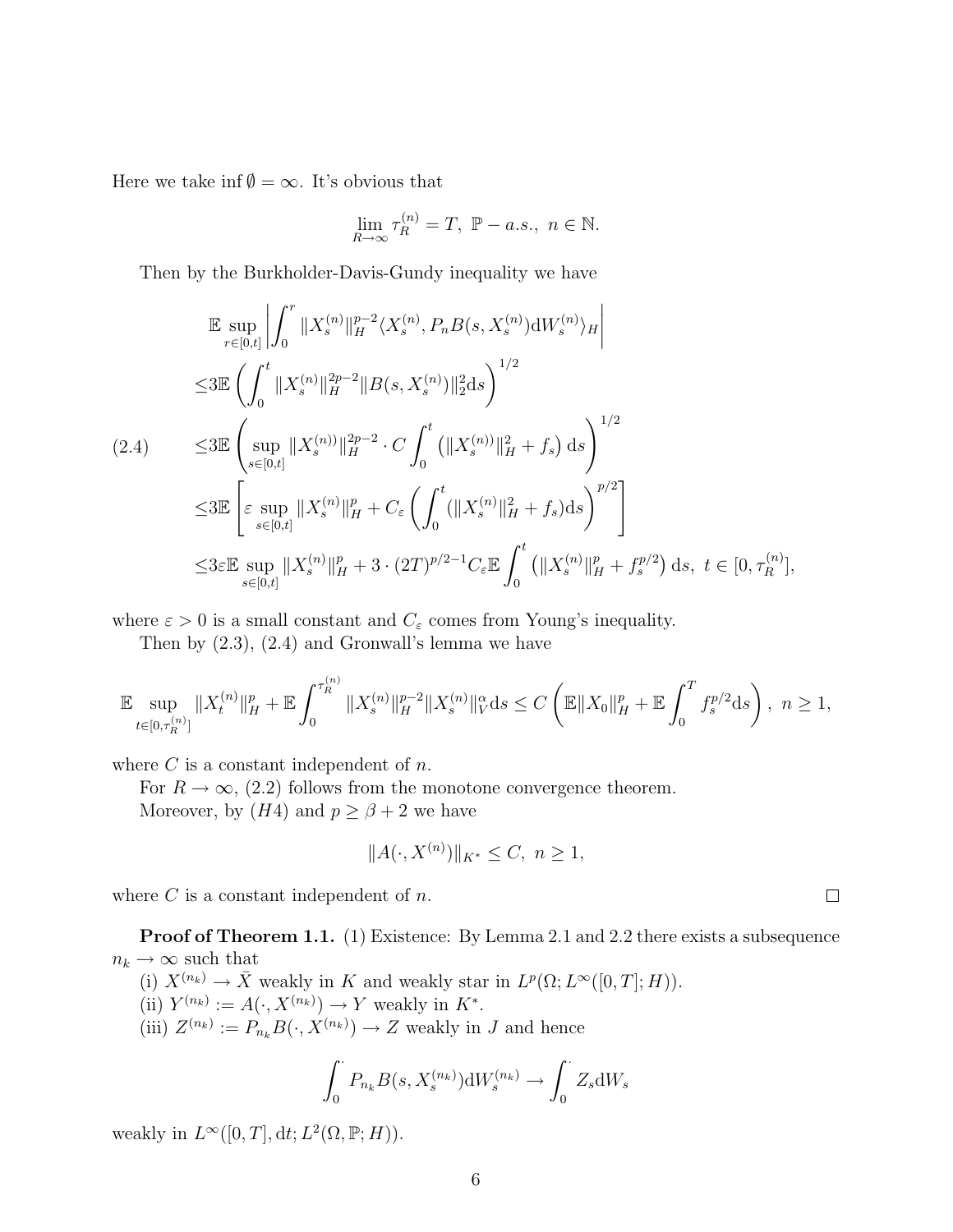Now we define

(2.5) 
$$
X_t := X_0 + \int_0^t Y_s ds + \int_0^t Z_s dW_s, \ t \in [0, T],
$$

it is easy to show that  $X = \bar{X}$  dt  $\otimes$  P-a.e.

Then by [29, Theorem 4.2.5] we know that X is an H-valued continuous  $(\mathcal{F}_t)$ -adapted process and

$$
\mathbb{E}\left(\sup_{t\in[0,T]}\|X_t\|_H^p+\int_0^T\|X_t\|_V^\alpha\mathrm{d}t\right)<\infty.
$$

Therefore, it remains to verify that

$$
A(\cdot, \bar{X}) = Y, \ B(\cdot, \bar{X}) = Z \ dt \otimes \mathbb{P} - a.e.
$$

Define

$$
\mathcal{M} = \bigg\{\phi : \phi \text{ is } V\text{-valued } (\mathcal{F}_t)\text{-adapted process such that } \mathbb{E} \int_0^T \rho(\phi_s) ds < \infty \bigg\}.
$$

For  $\phi \in K \cap \mathcal{M} \cap L^p(\Omega; L^\infty([0,T]; H)),$ 

$$
(2.6) \mathbb{E} \left( e^{-\int_0^t (K + \rho(\phi_s))ds} \|X_t^{(n_k)}\|_H^2 \right) - \mathbb{E} \left( \|X_0^{(n_k)}\|_H^2 \right)
$$
  
\n
$$
= \mathbb{E} \left[ \int_0^t e^{-\int_0^s (K + \rho(\phi_r))dr} \left( 2_{V^*} \langle A(s, X_s^{(n_k)}), X_s^{(n_k)} \rangle_V + \|P_{n_k}B(s, X_s^{(n_k)})\tilde{P}_{n_k}\|_2^2 \right)
$$
  
\n
$$
(2.7) \quad - (K + \rho(\phi_s)) \|X_s^{(n_k)}\|_H^2 \right) ds
$$
  
\n
$$
\leq \mathbb{E} \left[ \int_0^t e^{-\int_0^s (K + \rho(\phi_r))dr} \left( 2_{V^*} \langle A(s, X_s^{(n_k)}), X_s^{(n_k)} \rangle_V + \|B(s, X_s^{(n_k)})\|_2^2 \right)
$$
  
\n
$$
(2.8) \quad - (K + \rho(\phi_s)) \|X_s^{(n_k)}\|_H^2 \right) ds
$$
  
\n
$$
= \mathbb{E} \left[ \int_0^t e^{-\int_0^s (K + \rho(\phi_r))dr} \left( 2_{V^*} \langle A(s, X_s^{(n_k)}) - A(s, \phi_s), X_s^{(n_k)} - \phi_s \rangle_V \right)
$$
  
\n
$$
+ \|B(s, X_s^{(n_k)}) - B(s, \phi_s)\|_2^2 - (K + \rho(\phi_s)) \|X_s^{(n_k)} - \phi_s\|_H^2 \right) ds
$$
  
\n
$$
+ \mathbb{E} \left[ \int_0^t e^{-\int_0^s (K + \rho(\phi_r))dr} \left( 2_{V^*} \langle A(s, X_s^{(n_k)}) - A(s, \phi_s), \phi_s \rangle_V + 2_{V^*} \langle A(s, \phi_s), X_s^{(n_k)} \rangle_V \right)
$$
  
\n
$$
- \|B(s, \phi_s)\|_2^2 + 2 \langle B(s, X_s^{(n_k)}), B(s, \phi_s) \rangle_{L_2(U, H)} \right)
$$
  
\n
$$
- 2(K + \rho(\phi_s)) \langle X_s^{(n_k)}, \phi_s \rangle_H + (K +
$$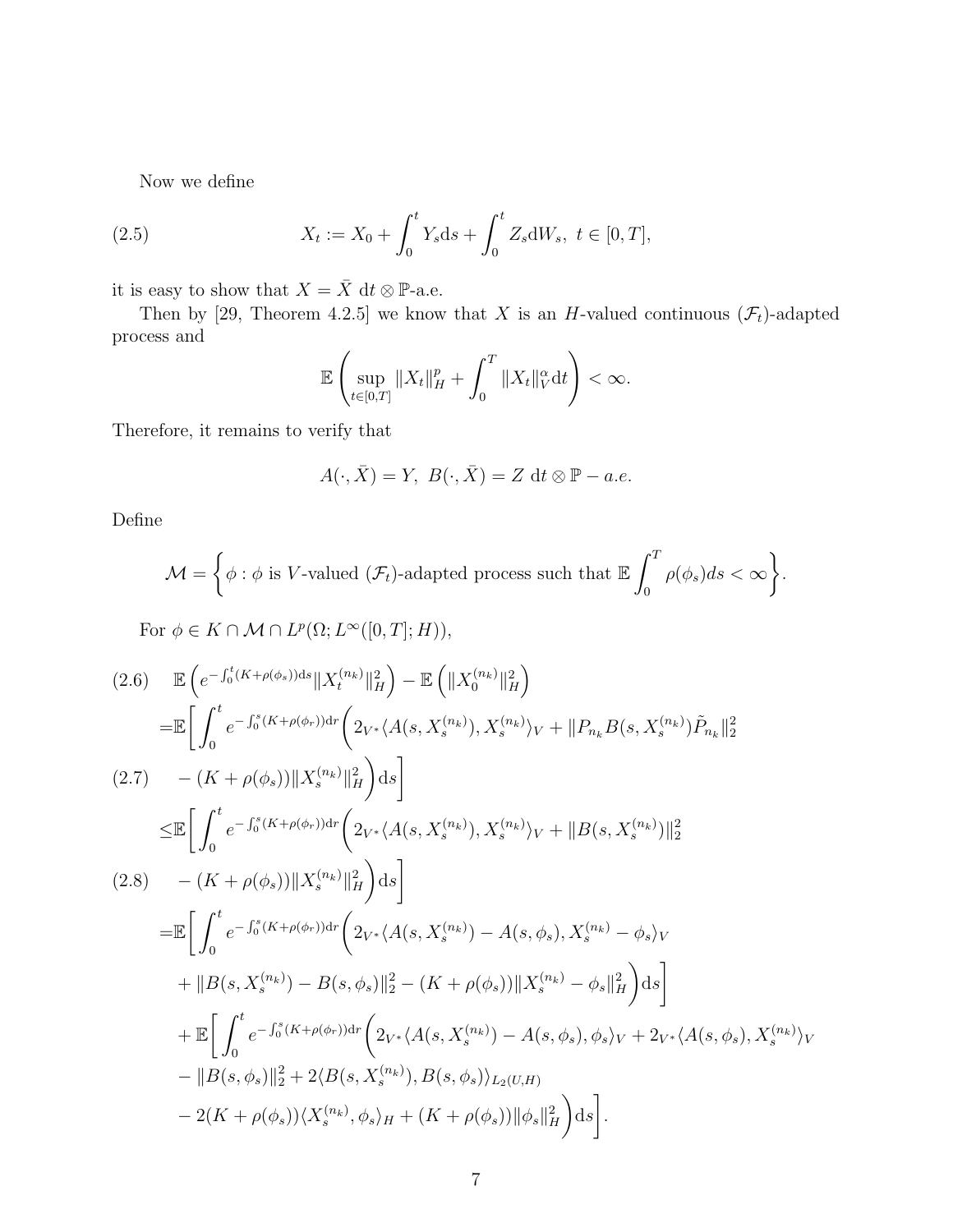Let  $k \to \infty$ , by (H2) and the lower semicontinuity (cf. e.g. [29, (4.2.27)] for details) we have for every nonnegative  $\psi \in L^{\infty}([0,T]; dt)$ ,

$$
(2.9) \qquad \mathbb{E}\left[\int_{0}^{T} \psi_{t}\left(e^{-\int_{0}^{t}(K+\rho(\phi_{s}))ds}\|X_{t}\|_{H}^{2}-\|X_{0}\|_{H}^{2}\right)\right]
$$
\n
$$
\leq \liminf_{k\to\infty} \mathbb{E}\left[\int_{0}^{T} \psi_{t}\left(e^{-\int_{0}^{t}(K+\rho(\phi_{s}))ds}\|X_{t}^{(n_{k})}\|_{H}^{2}-\|X_{0}^{(n_{k})}\|_{H}^{2}\right)\right]
$$
\n
$$
\leq \mathbb{E}\left[\int_{0}^{T} \psi_{t}\left(\int_{0}^{t} e^{-\int_{0}^{s}(K+\rho(\phi_{r}))dr}\left(2_{V^{*}}\langle Y_{s}-A(s,\phi_{s}),\phi_{s}\rangle_{V}\right) + 2_{V^{*}}\langle A(s,\phi_{s}),\bar{X}_{s}\rangle_{V}-\|B(s,\phi_{s})\|_{2}^{2}+2\langle Z_{s},B(s,\phi_{s})\rangle_{L_{2}(U,H)} - 2(K+\rho(\phi_{s}))\langle X_{s},\phi_{s}\rangle_{H} + (K+\rho(\phi_{s}))\|\phi_{s}\|_{H}^{2}\right)ds\right)dt\right].
$$

By Itô's formula we have for  $\phi \in K \cap \mathcal{M} \cap L^p(\Omega; L^{\infty}([0, T]; H)),$ 

(2.10) 
$$
\mathbb{E}\left(e^{-\int_0^t (K+\rho(\phi_s))ds} \|X_t\|_H^2\right) - \mathbb{E}\left(\|X_0\|_H^2\right)
$$

$$
= \mathbb{E}\left[\int_0^t e^{-\int_0^s (K+\rho(\phi_r))dr} \left(2_{V^*}\langle Y_s, \bar{X}_s\rangle_V + \|Z_s\|_2^2 - (K+\rho(\phi_s))\|X_s\|_H^2\right) ds\right].
$$

By inserting  $(2.10)$  into  $(2.9)$  we obtain

(2.11) 
$$
0 \geq \mathbb{E} \bigg[ \int_0^T \psi_t \bigg( \int_0^t e^{-\int_0^s (K + \rho(\phi_r)) dr} (2_{V^*} \langle Y_s - A(s, \phi_s), \bar{X}_s - \phi_s \rangle_V + \|B(s, \phi_s) - Z_s\|_2^2 - (K + \rho(\phi_s)) \|X_s - \phi_s\|_H^2) ds \bigg) dt \bigg].
$$

Note that (1.2), Lemma 2.1 and 2.2 imply that

 $\bar{X} \in K \cap \mathcal{M} \cap L^p(\Omega; L^{\infty}([0,T]; H)).$ 

By taking  $\phi = \bar{X}$  we obtain that  $Z = B(\cdot, \bar{X})$ . Next, we first take  $\phi = \bar{X} - \varepsilon \tilde{\phi} v$  for  $\tilde{\phi} \in L^{\infty}([0,T] \times \Omega; dt \otimes \mathbb{P}; \mathbb{R})$  and  $v \in V$ , then we divide by  $\varepsilon$  and let  $\varepsilon \to 0$  to derive that

(2.12) 
$$
0 \geq \mathbb{E}\bigg[\int_0^T \psi_t \bigg(\int_0^t e^{-\int_0^s (K+\rho(\bar{X}_r))\mathrm{d}r} \tilde{\phi}_{sV^*} \langle Y_s - A(s, \bar{X}_s), v \rangle_V \mathrm{d}s\bigg) \mathrm{d}t\bigg].
$$

By the arbitrariness of  $\psi$  and  $\tilde{\phi}$ , we conclude that  $Y = A(\cdot, \bar{X})$ .

Hence  $\bar{X}$  is a solution of (1.1).

(2) Uniqueness: Suppose  $X_t, Y_t$  are the solutions of (1.1) with initial conditions  $X_0, Y_0$ respectively, i.e.

(2.13) 
$$
X_t = X_0 + \int_0^t A(s, X_s) ds + \int_0^t B(s, X_s) dW_s, \ t \in [0, T];
$$

$$
Y_t = Y_0 + \int_0^t A(s, Y_s) ds + \int_0^t B(s, Y_s) dW_s, \ t \in [0, T].
$$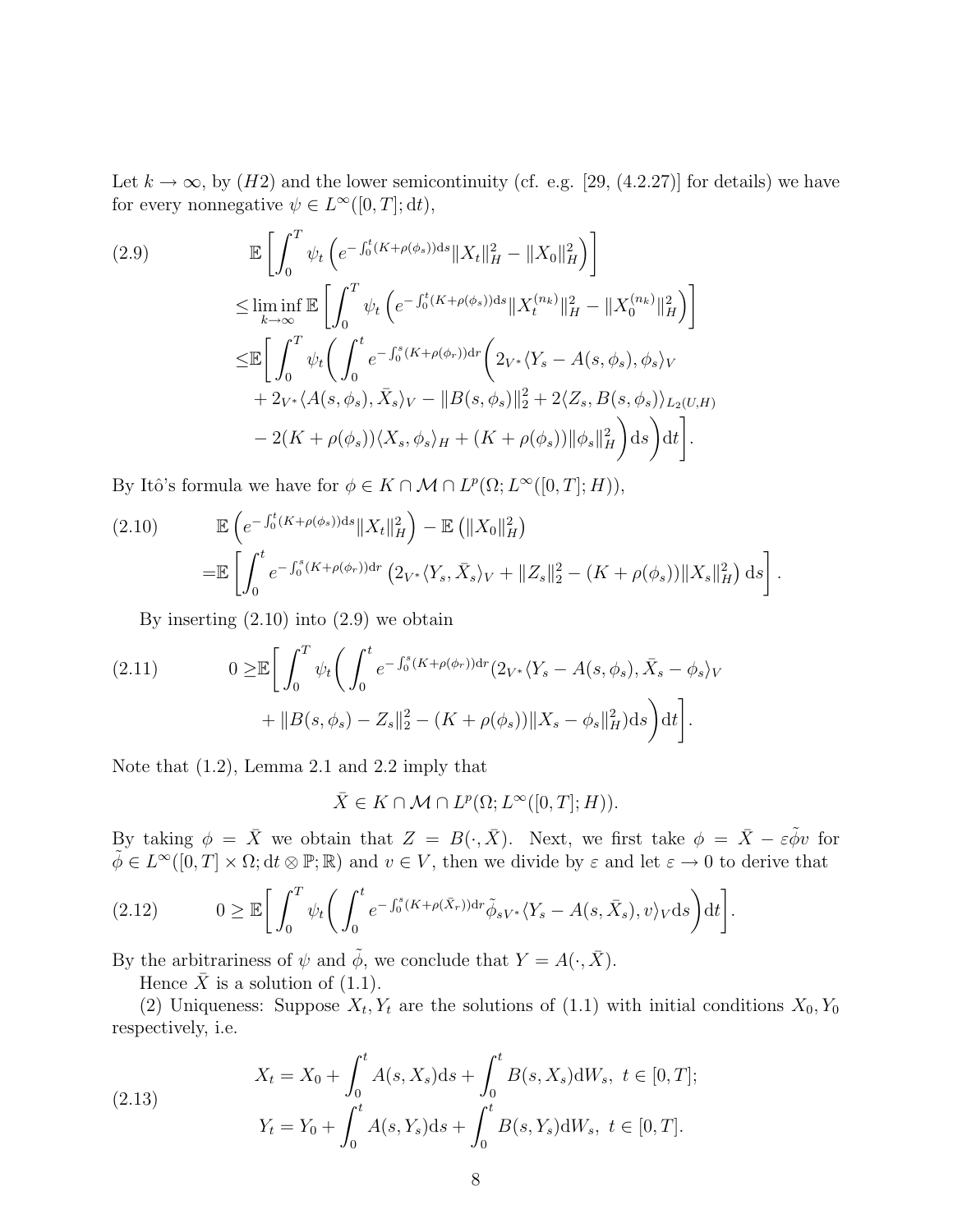Then by the product rule, Itô's formula and  $(H2)$  we have

$$
e^{-\int_0^t (K+\rho(Y_s))ds} \|X_t - Y_t\|_H^2
$$
  
\n
$$
\leq \|X_0 - Y_0\|_H^2 + 2 \int_0^t e^{-\int_0^s (K+\rho(Y_r))dr} \langle X_s - Y_s, B(s, X_s) dW_s - B(s, Y_s) dW_s \rangle_H, \ t \in [0, T].
$$

By a standard localization argument we have

$$
\mathbb{E}\left[e^{-\int_0^t (K+\rho(Y_s))ds} \|X_t - Y_t\|_H^2\right] \le \mathbb{E}\|X_0 - Y_0\|_H^2, \ t \in [0, T].
$$

If  $X_0 = Y_0$ ,  $\mathbb{P} - a.s.$ , then

$$
\mathbb{E}\left[e^{-\int_0^t (K+\rho(Y_s))ds} \|X_t - Y_t\|_H^2\right] = 0, \ t \in [0, T].
$$

Since (1.2) and Lemma 2.1, 2.2 imply that

$$
\int_0^t (K+\rho(Y_s))ds < \infty, \ \mathbb{P}-a.s., \ t\in [0,T],
$$

we have

$$
X_t = Y_t, \ \mathbb{P} - a.s., \ t \in [0, T].
$$

Therefore, the pathwise uniqueness follows from the path continuity of  $X, Y$  in  $H$ .

(3) Markov property: the proof of Markov property is standard, we refer to [29, Proposition 4.3.5] or [19, Theorem II.2.4].  $\Box$ 

### 3 Application to examples

Obviously, the main result can be applied to stochastic evolution equations with monotone coefficients (cf. [29] for the stochastic porous medium equation and stochastic  $p$ -Laplace equation) and non-monotone perturbations  $(e.g.$  some locally Lipschitz perturbation) in the drift. Below we present some examples where the coefficients are only locally monotone, hence the classical result of monotone operators can not be applied.

In this section we use the notation  $D_i$  to denote the spatial derivative  $\frac{\partial}{\partial x_i}$ ,  $\Lambda \subseteq \mathbb{R}^d$  is an open bounded domain with smooth boundary. For the standard Sobolev space  $W_0^{1,p}$  $\zeta_0^{1,p}(\Lambda)$  $(p \geq 2)$  we always use the following (equivalent) Sobolev norm:

$$
||u||_{1,p} := \left(\int_{\Lambda} |\nabla u(x)|^p dx\right)^{1/p}.
$$

For simplicity we only consider examples where the coefficients are time independent, but one can easily adapt those examples to the time dependent case.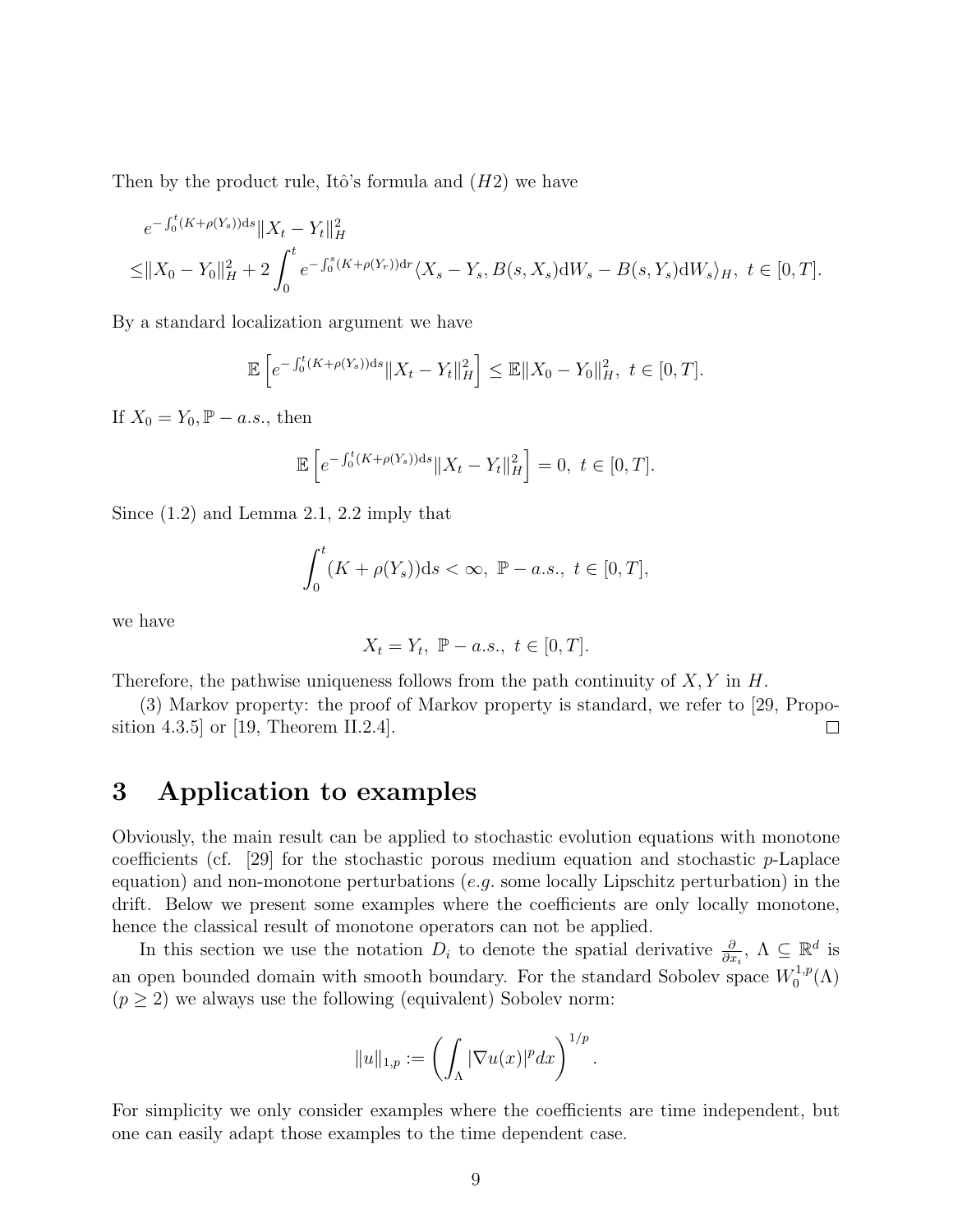Lemma 3.1. Consider the Gelfand triple

$$
V := W_0^{1,2}(\Lambda) \subseteq H := L^2(\Lambda) \subseteq W^{-1,2}(\Lambda)
$$

and the operator

$$
A(u) = \Delta u + \sum_{i=1}^{d} f_i(u) D_i u,
$$

where  $f_i$   $(i = 1, \dots, d)$  are bounded Lipschitz functions on  $\mathbb{R}$ .

(1) If  $d < 3$ , then there exists a constant K such that

$$
2_{V^*}\langle A(u) - A(v), u - v \rangle_V \le -||u - v||_V^2 + (K + K||v||_V^2) ||u - v||_H^2, \ u, v \in V.
$$

(2) If  $d = 3$ , then there exists a constant K such that

$$
2_{V^*}\langle A(u) - A(v), u - v\rangle_V \le -||u - v||_V^2 + (K + K||v||_V^4) ||u - v||_H^2, \ u, v \in V.
$$

(3) If  $f_i$  are independent of u for  $i = 1, \dots, d$ , i.e.

$$
A(u) = \Delta u + \sum_{i=1}^{d} f_i \cdot D_i u,
$$

then for any  $d \geq 1$  we have

$$
2_{V^*}\langle A(u) - A(v), u - v \rangle_V \le -||u - v||_V^2 + K||u - v||_H^2, \ u, v \in V.
$$

*Proof.* (1) Since all  $f_i$  are bounded and Lipschitz, we have

$$
v_* \langle A(u) - A(v), u - v \rangle_V
$$
  
\n
$$
= -\|u - v\|_V^2 + \sum_{i=1}^d \int_{\Lambda} (f_i(u)D_i u - f_i(v)D_i v) (u - v) dx
$$
  
\n
$$
= -\|u - v\|_V^2 + \sum_{i=1}^d \int_{\Lambda} (f_i(u)(D_i u - D_i v) + D_i v(f_i(u) - f_i(v))) (u - v) dx
$$
  
\n(3.1) 
$$
\le -\|u - v\|_V^2 + \sum_{i=1}^d \left[ \left( \int_{\Lambda} (D_i u - D_i v)^2 dx \right)^{1/2} \left( \int_{\Lambda} f_i^2(u)(u - v)^2 dx \right)^{1/2} + \left( \int_{\Lambda} (D_i v)^2 dx \right)^{1/2} \left( \int_{\Lambda} (f_i(u) - f_i(v))^2 (u - v)^2 dx \right)^{1/2} \right]
$$
  
\n
$$
\le -\|u - v\|_V^2 + K\|u - v\|_V \left( \int_{\Lambda} (u - v)^2 dx \right)^{1/2} + K\|v\|_V \left( \int_{\Lambda} (u - v)^4 dx \right)^{1/2}
$$
  
\n
$$
\le -\frac{3}{4} \|u - v\|_V^2 + K\|u - v\|_H^2 + K\|v\|_V \|u - v\|_{L^4}^2, \ u, v \in V,
$$

where  $K$  is a generic constant that may change from line to line.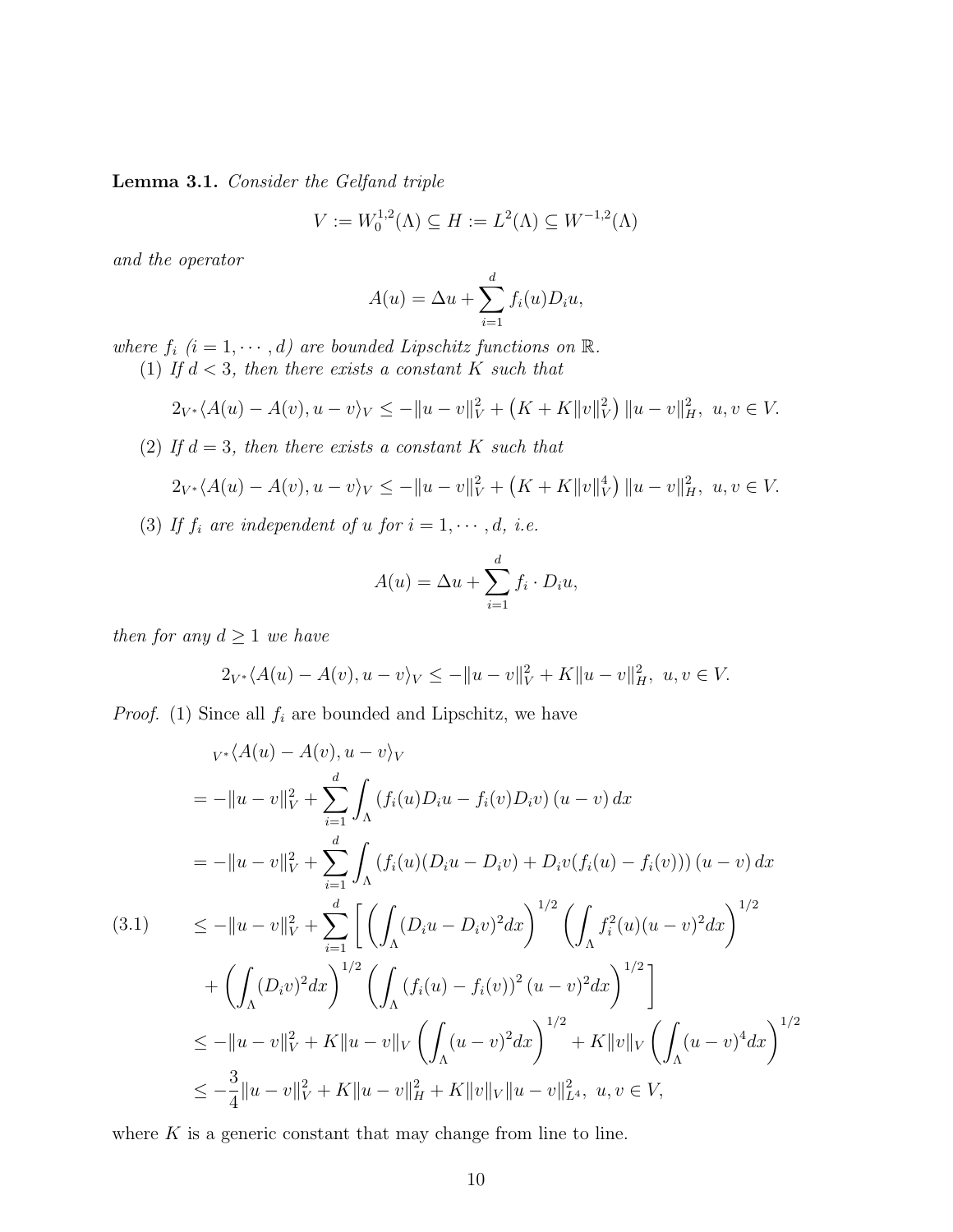For  $d < 3$ , we have the following well known estimate on  $\mathbb{R}^2$  (see [25, Lemma 2.1])

(3.2) 
$$
||u||_{L^4}^4 \leq 2||u||_{L^2}^2||\nabla u||_{L^2}^2, \ u \in W_0^{1,2}(\Lambda).
$$

Hence combining with (3.1) we have

$$
v \cdot \langle A(u) - A(v), u - v \rangle_V \le -\frac{1}{2} ||u - v||_V^2 + (K + K ||v||_V^2) ||u - v||_H^2, \ u, v \in V.
$$

(2) For  $d = 3$  we use the following estimate (cf. [25])

(3.3) 
$$
||u||_{L^4}^4 \le 4||u||_{L^2}||\nabla u||_{L^2}^3, \ u \in W_0^{1,2}(\Lambda),
$$

then the second assertion can be derived similarly from (3.1) and Young's inequality.

(3) This assertion can be easily derived as (3.1).

#### Example 3.2. (Semilinear stochastic equations)

Let  $\Lambda$  be an open bounded domain in  $\mathbb{R}^d$  with smooth boundary. We consider the following triple

$$
V := W_0^{1,2}(\Lambda) \subseteq H := L^2(\Lambda) \subseteq (W_0^{1,2}(\Lambda))^*
$$

and the semilinear stochastic equation

(3.4) 
$$
dX_t = \left(\Delta X_t + \sum_{i=1}^d f_i(X_t) D_i X_t + g(X_t)\right) dt + B(X_t) dW_t,
$$

where  $W_t$  is a Wiener process on  $L^2(\Lambda)$  and  $f_i, g, B$  satisfy the following conditions:

(i)  $f_i$  are bounded Lipschitz functions on  $\mathbb R$  for  $i = 1, \dots, d$ ;

(ii) g is a continuous function on  $\mathbb R$  such that

(3.5) 
$$
|g(x)| \le C(|x|^r + 1), \ x \in \mathbb{R};
$$

$$
(g(x) - g(y))(x - y) \le C(1 + |y|^s)(x - y)^2, \ x, y \in \mathbb{R}.
$$

where  $C, r, s$  are some positive constants.

(iii)  $B: V \to L_2(L^2(\Lambda))$  is Lipschitz.

Then we have the following result:

(1) If  $d = 1, r = 3, s = 2$ , then for any  $X_0 \in L^6(\Omega, \mathcal{F}_0, \mathbb{P}; H)$ , (3.4) has a unique solution  ${X_t}_{t \in [0,T]}$  and this solution satisfies

(3.6) 
$$
\mathbb{E}\left(\sup_{t\in[0,T]}\|X_t\|_H^6+\int_0^T\|X_t\|_V^2\mathrm{d}t\right)<\infty.
$$

(2) If  $d = 2, r = \frac{7}{3}$  $\frac{7}{3}$ , s = 2, then for any  $X_0 \in L^6(\Omega, \mathcal{F}_0, \mathbb{P}; H)$ , (3.4) has a unique solution  ${X_t}_{t\in[0,T]}$  and this solution satisfies (3.6).

(3) If  $d = 3, r = \frac{7}{3}$  $\frac{7}{3}, s = \frac{4}{3}$  $\frac{4}{3}$ ,  $f_i$ ,  $i = 1, \dots, d$  are bounded measurable functions and independent of u, then for any  $\check{X}_0 \in L^6(\Omega, \mathcal{F}_0, \mathbb{P}; H)$ , (3.4) has a unique solution  $\{X_t\}_{t \in [0,T]}$  and this solution satisfies (3.6).

 $\Box$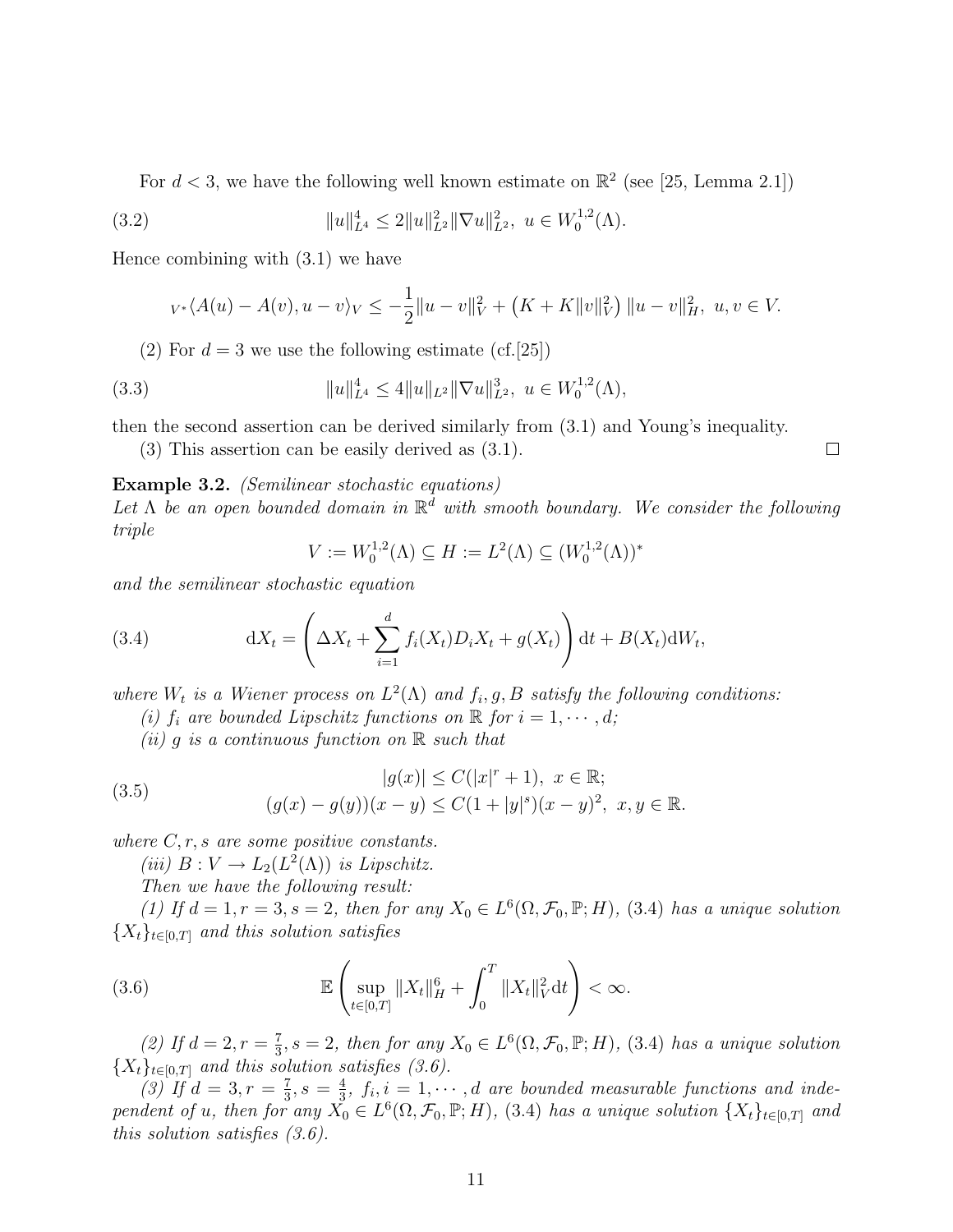Proof. (1) We define the operator

$$
A(u) = \Delta u + \sum_{i=1}^{d} f_i(u)D_i u + g(u), \ u \in V.
$$

The hemicontinuity  $(H1)$  follows easily from the continuity of f and g. Note that  $(3.5)$  and  $(3.2)$  implies

(3.7) 
$$
v*\langle g(u) - g(v), u - v \rangle_V \leq C \left(1 + \|v\|_{L^{2s}}^s\right) \|u - v\|_{L^4}^2 \n\leq \frac{1}{4} \|u - v\|_V^2 + C \left(1 + \|v\|_{L^{2s}}^{2s}\right) \|u - v\|_H^2, \ u, v \in V.
$$

Therefore, by Lemma 3.1 we have for  $d < 3$ 

$$
2_{V^*}\langle A(u) - A(v), u - v \rangle_V \le -\frac{1}{2}||u - v||_V^2 + C\left(1 + ||v||_V^2 + ||v||_{L^{2s}}^2\right) ||u - v||_H^2, \ u, v \in V,
$$

*i.e.* (*H2*), (*H3*) hold with  $\rho(v) = ||v||_V^2 + ||v||_{L^{2s}}^{2s}$  and  $\alpha = 2$ .

For  $d = 1, r = 3$ , by the Sobolev embedding theorem we have

$$
||g(u)||_{V^*} \leq C \left(1 + ||u||_{L^3}^3\right) \leq C \left(1 + ||u||_V ||u||_H^2\right), \ u \in V.
$$

Then it is easy to show that

$$
||A(u)||_{V^*} \le C\left(1 + ||u||_V + ||u||_V ||u||_H^2\right), \ u \in V.
$$

Hence (H4) holds with  $\beta = 4$ .

Therefore, all assertions follow from Theorem 1.1 by taking  $p = 6$ .

(2) For  $d = 2, 3$  we have

$$
||g(u)||_{V^*} \leq C \left(1 + ||u||_{L^{6r/5}}^r\right), \ u \in V.
$$

For  $r=\frac{7}{3}$  $\frac{7}{3}$ , by the interpolation theorem we have

$$
||u||_{L^{6r/5}} \le ||u||_{L^2}^{4/7} ||u||_{L^6}^{3/7}, \ u \in W_0^{1,2}(\Lambda) \subseteq L^6(\Lambda).
$$

Then

(3.8) 
$$
||g(u)||_{V^*} \leq C \left(1 + ||u||_{L^{6r/5}}^r\right) \leq C \left(1 + ||u||_H^{4/3} ||u||_V\right), \ u \in V.
$$

Hence (H4) holds for  $d = 2, 3$  with  $\beta = 8/3$ .

Therefore, for  $d = 2$ , all assertions follow from Theorem 1.1 by taking  $p = 6$  (in fact,  $p = 14/3$  is enough).

(3) If  $d=3$  and  $f_i, i=1,2,3$  are bounded measurable functions and independent of u, then by Lemma 3.1 and (3.3) we have

$$
2_{V^*}\langle A(u) - A(v), u - v \rangle_V \le -\frac{1}{2}||u - v||_V^2 + K\left(1 + ||v||_{L^{2s}}^{4s}\right)||u - v||_H^2, \ u, v \in V.
$$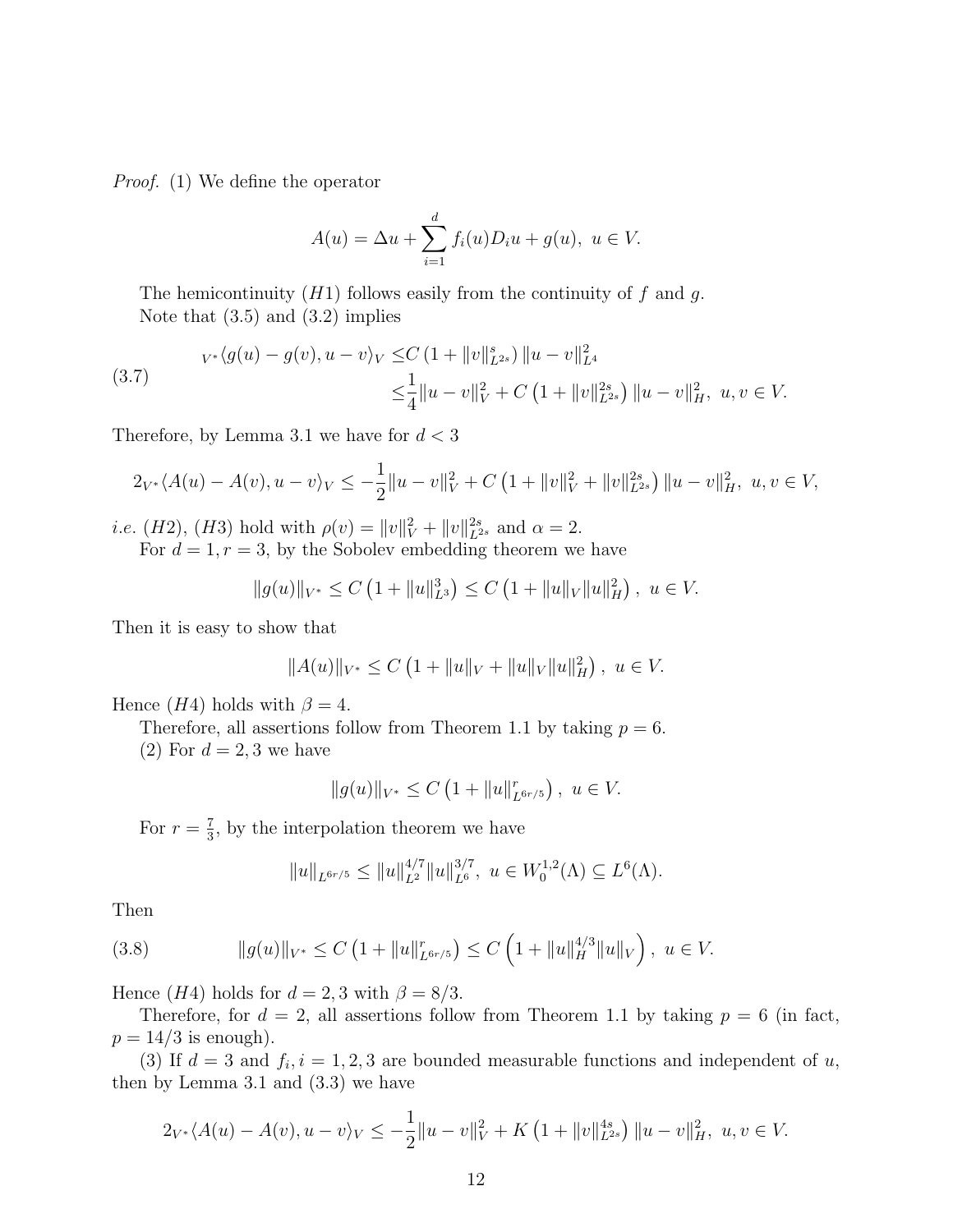Hence  $(H2)$ ,  $(H3)$  hold with  $\rho(v) = ||v||_{L^{2s}}^{4s}$  and  $\alpha = 2$ . Since  $s=\frac{4}{3}$  $\frac{4}{3}$ , by the interpolation inequality we have

$$
||u||_{L^{2s}} \le ||u||_{L^2}^{5/8} ||u||_{L^6}^{3/8}, u \in V.
$$

Therefore,

$$
||u||_{L^{2s}}^{4s} \leq C||u||_H^{10/3}||u||_V^2, \ u \in V,
$$

i.e. (1.2) holds with  $\beta = 10/3$ .

Hence combining with (3.8) we can take  $p = 6$  (in fact,  $p \ge 16/3$  is enough). Then all assertions follow from Theorem 1.1.

Remark 3.1. One obvious generalization is that one can replace  $\Delta$  in (3.4) by the p-Laplace operator  $\text{div}(|\nabla u|^{p-2}\nabla u)$  or the more general quasi-linear differential operator

$$
\sum_{|\alpha|\leq m}(-1)^{|\alpha|}D_\alpha A_\alpha(Du),
$$

where  $Du = (D_\beta u)_{|\beta| \leq m}$ . Under certain assumptions (cf. [39, Proposition 30.10]) this operator satisfies the monotonicity and coercivity condition. Then, according to Theorem 1.1, we can obtain the existence and uniqueness of solutions to this type of quasi-linear SPDE with non-monotone perturbations (e.g. some locally Lipschitz lower order terms).

Now we apply Theorem 1.1 to the stochastic 2-D Navier-Stokes equation.

Let  $\Lambda$  be a bounded domain in  $\mathbb{R}^2$  with smooth boundary. Define

$$
V = \left\{ v \in W_0^{1,2}(\Lambda, \mathbb{R}^2) : \nabla \cdot v = 0 \text{ a.e. in } \Lambda \right\}, \ \|v\|_V := \left( \int_{\Lambda} |\nabla v|^2 dx \right)^{1/2},
$$

and  $H$  is the closure of  $V$  in the following norm

$$
||v||_H := \left(\int_{\Lambda} |v|^2 dx\right)^{1/2}
$$

.

 $\Box$ 

The linear operator  $P_H$  (Helmhotz-Hodge projection) and  $A$  (Stokes operator with viscosity constant  $\nu$ ) are defined by

$$
P_H: L^2(\Lambda, \mathbb{R}^2) \to H
$$
 orthogonal projection;  
 $A: W^{2,2}(\Lambda, \mathbb{R}^2) \cap V \to H$ ,  $Au = \nu P_H \Delta u$ .

It is well known then the Navier-Stokes equation can be reformulated as follows:

(3.9) 
$$
u' = Au + F(u) + f, \ u(0) = u_0 \in H,
$$

where  $f \in L^2(0,T;V^*)$  denotes some external force and

$$
F: \mathcal{D}_F \subset H \times V \to H, \ F(u, v) = -P_H [(u \cdot \nabla) v], F(u) = F(u, u).
$$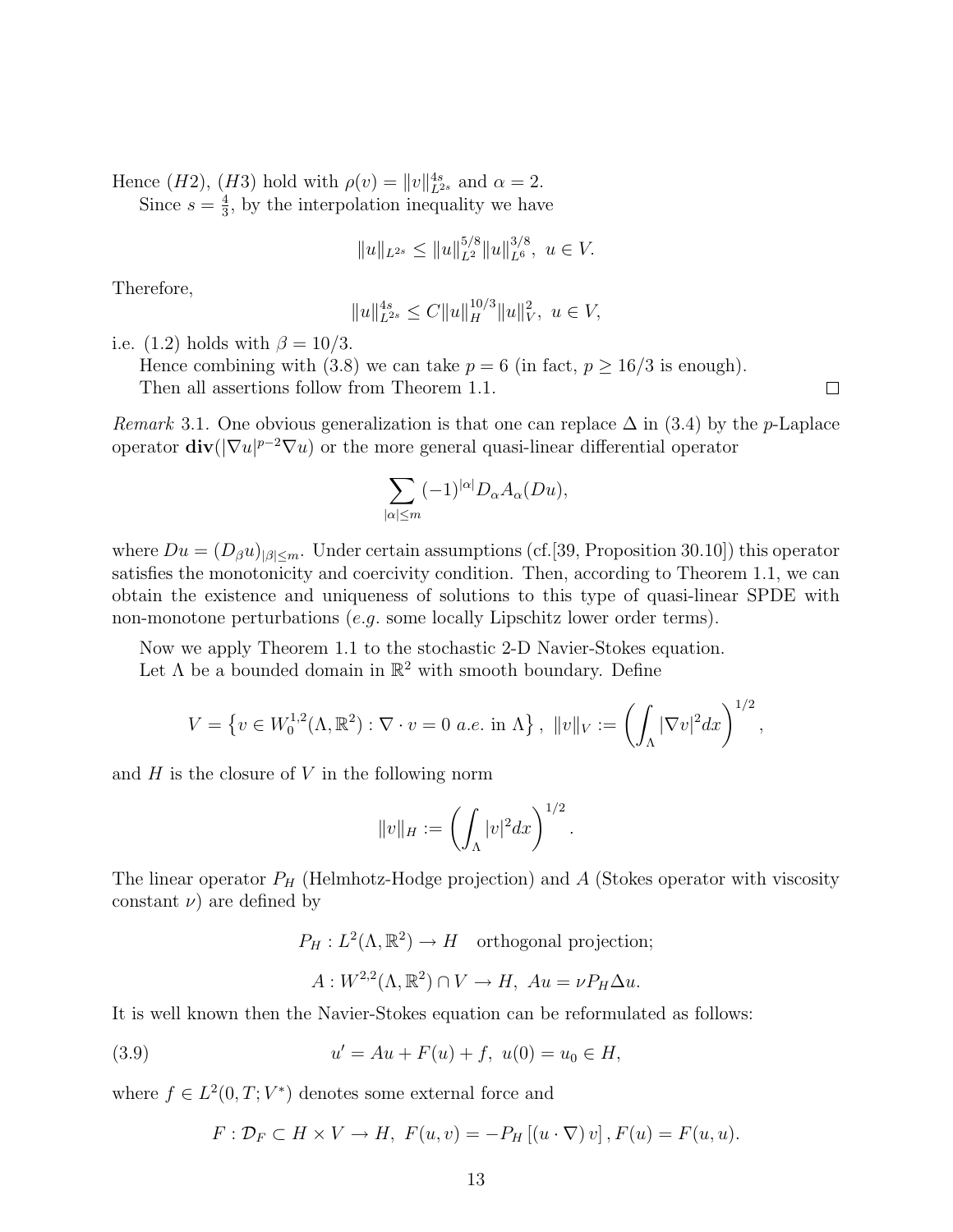It is standard that using the Gelfand triple

$$
V \subseteq H \equiv H^* \subseteq V^*,
$$

we see that the following mappings

$$
A: V \to V^*, \ F: V \times V \to V^*
$$

are well defined. In particular, we have

$$
{}_{V^*}\langle F(u,v),w\rangle_V=-{}_{V^*}\langle F(u,w),v\rangle_V, \quad {}_{V^*}\langle F(u,v),v\rangle_V=0, \quad u,v,w\in V.
$$

Now we consider the stochastic 2-D Navier-Stokes equation

(3.10) 
$$
dX_t = (AX_t + F(X_t) + f_t) dt + B(X_t) dW_t,
$$

where  $W_t$  is a Wiener process on  $H$ .

**Example 3.3.** (Stochastic 2-D Navier-Stokes equation) Suppose that  $X_0 \in L^4(\Omega, \mathcal{F}_0, \mathbb{P}; H)$ and  $B: V \to L_2(H)$  satisfies

$$
||B(v_1) - B(v_2)||_2^2 \le K\left(1 + ||v_2||_{L^4(\Lambda; \mathbb{R}^2)}^4\right) ||v_1 - v_2||_H^2, \ v_1, v_2 \in V,
$$

where K is some constant. Then (3.10) has a unique solution  $\{X_t\}_{t\in[0,T]}$  and this solution satisfies

$$
\mathbb{E}\left(\sup_{t\in[0,T]}\|X_t\|_H^4+\int_0^T\|X_t\|_V^2\mathrm{d}t\right)<\infty.
$$

*Proof.* The hemicontinuity  $(H1)$  is obvious since F is a bilinear map.

Note that  $_{V^*}\langle F(v), v\rangle_V = 0$ , it is also easy to show (H3) with  $\alpha = 2$ :

$$
\begin{aligned} v^* \langle Av + F(v) + f_t, v \rangle_V &\leq -\nu \|v\|_V^2 + \|f_t\|_{V^*} \|v\|_V \leq -\frac{\nu}{2} \|v\|_V^2 + C \|f_t\|_{V^*}^2, \ v \in V, \\ & \|B(v)\|_2^2 \leq 2K \|v\|_H^2 + 2\|B(0)\|_2^2, \ v \in V. \end{aligned}
$$

Recall the following estimates (cf. e.g.[25, Lemma 2.1, 2.2])

(3.11) 
$$
|_{V^*}\langle F(w), v\rangle_V| \le 2||w||_{L^4(\Lambda; \mathbb{R}^2)}||v||_V; |_{V^*}\langle F(w), v\rangle_V| \le 2||w||_V^{3/2}||w||_H^{1/2}||v||_{L^4(\Lambda; \mathbb{R}^2)}, v, w \in V.
$$

Then we have

$$
v^*\langle F(u) - F(v), u - v \rangle_V = -v^*\langle F(u, u - v), v \rangle_V + v^*\langle F(v, u - v), v \rangle_V
$$
  
\n
$$
= -v^*\langle F(u - v), v \rangle_V
$$
  
\n
$$
\leq 2||u - v||_V^{3/2}||u - v||_H^{1/2}||v||_{L^4(\Lambda; \mathbb{R}^2)}
$$
  
\n
$$
\leq \frac{\nu}{2}||u - v||_V^2 + \frac{32}{\nu^3}||v||_{L^4(\Lambda; \mathbb{R}^2)}^4||u - v||_H^2, \ u, v \in V.
$$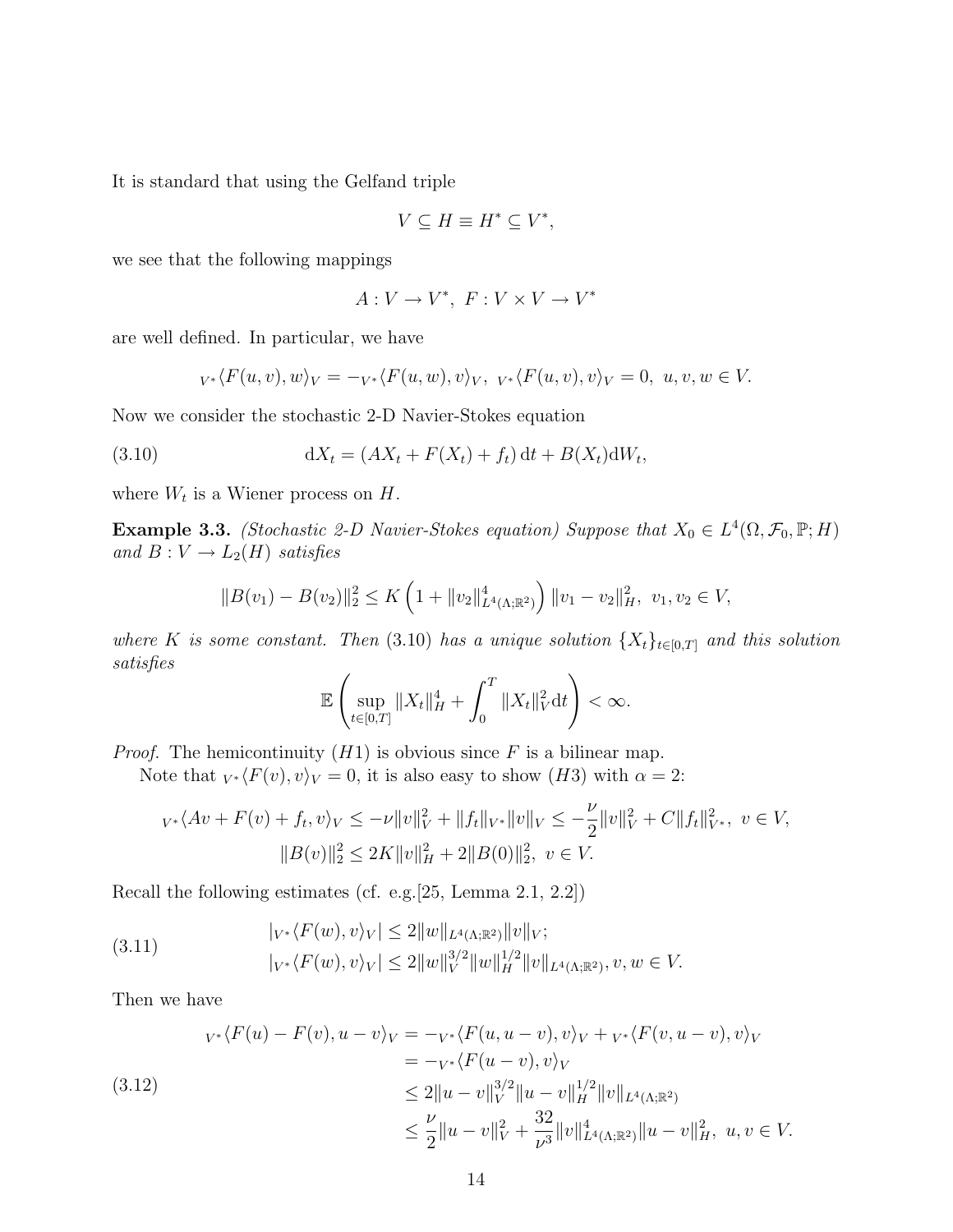Hence we have the local monotonicity  $(H2)$  with  $\rho(v) = ||v||^4_{L^4(\Lambda;\mathbb{R}^2)}$ :

$$
v \cdot \langle Au + F(u) - Av - F(v), u - v \rangle_V \le -\frac{\nu}{2} \|u - v\|_V^2 + \frac{32}{\nu^3} \|v\|_{L^4(\Lambda; \mathbb{R}^2)}^4 \|u - v\|_H^2.
$$

 $(3.11)$  and  $(3.2)$  imply that  $(H4)$  and  $(1.2)$  hold with  $\beta = 2$ .

Therefore, the existence and uniqueness of solutions to (3.10) follow from Theorem 1.1 by taking  $p = 4$ .  $\Box$ 

*Remark* 3.2. (1) If the noise in  $(3.10)$  is additive type, then the existence and uniqueness of solutions to (3.10) has been established in [25]. Here we can conclude the same result for (3.10) with general multiplicative noise by a direct application of our main result.

(2) For the 3-D Navier-Stokes equation, we recall the following well known estimate (cf. e.g.  $[25, (2.5)]$ 

$$
\|\psi\|_{L^4}^4 \le 4 \|\psi\|_{L^2} \|\nabla \psi\|_{L^2}^3, \ \psi \in W_0^{1,2}(\Lambda;\mathbb{R}^3).
$$

Then one can show that

$$
v*\langle F(u) - F(v), u - v \rangle_V = -v*\langle F(u - v), v \rangle_V
$$
  
\n
$$
\leq 2||u - v||_V^{7/4}||u - v||_H^{1/4}||v||_{L^4(\Lambda; \mathbb{R}^3)}
$$
  
\n
$$
\leq \frac{\nu}{2}||u - v||_V^2 + \frac{2^{12}}{\nu^7}||v||_{L^4(\Lambda; \mathbb{R}^3)}^8||u - v||_H^2, \ u, v \in V.
$$

Hence we have the following local monotonicity  $(H2)$ :

$$
v \cdot \langle Au + F(u) - Av - F(v), u - v \rangle_V \leq -\frac{\nu}{2} \|u - v\|_V^2 + \frac{2^{12}}{\nu^7} \|v\|_{L^4(\Lambda; \mathbb{R}^3)}^8 \|u - v\|_H^2.
$$

Another form of local monotonicity can be derived similarly:

$$
\begin{aligned} v^* \langle F(u) - F(v), u - v \rangle_V &= -v^* \langle F(u - v), v \rangle_V \\ &\le 2 \|u - v\|_V^{3/2} \|u - v\|_H^{1/2} \|v\|_{L^6(\Lambda; \mathbb{R}^3)} \\ &\le \frac{\nu}{2} \|u - v\|_V^2 + \frac{32}{\nu^3} \|v\|_{L^6(\Lambda; \mathbb{R}^3)}^4 \|u - v\|_H^2, \ u, v \in V. \end{aligned}
$$

(3) Concerning the growth condition, we have in the 3-D case that

$$
||F(u)||_{V^*} \le 2||u||^2_{L^4(\Lambda;\mathbb{R}^3)} \le 4||u||^{1/2}_H||u||^{3/2}_V, \ u \in V.
$$

Unfortunately, this is not enough to verify  $(H4)$  in Theorem 1.1.

(4) One should note that the only role of  $(H4)$  is to assure that  $||A(\cdot, X^{(n)})||_{K^*}$  is uniformly bounded for all  $n$  (see Lemma 2.2). Therefore, one can replace  $(H4)$  by some weaker growth condition once we can derive some stronger a priori estimate for  $X^{(n)}$  in the Galerkin approximation (e.g. as in [33]). One good example of a further generalization of our main result is that we can apply Theorem 1.1 (with a revised version of  $(H4)$ ) to derive the existence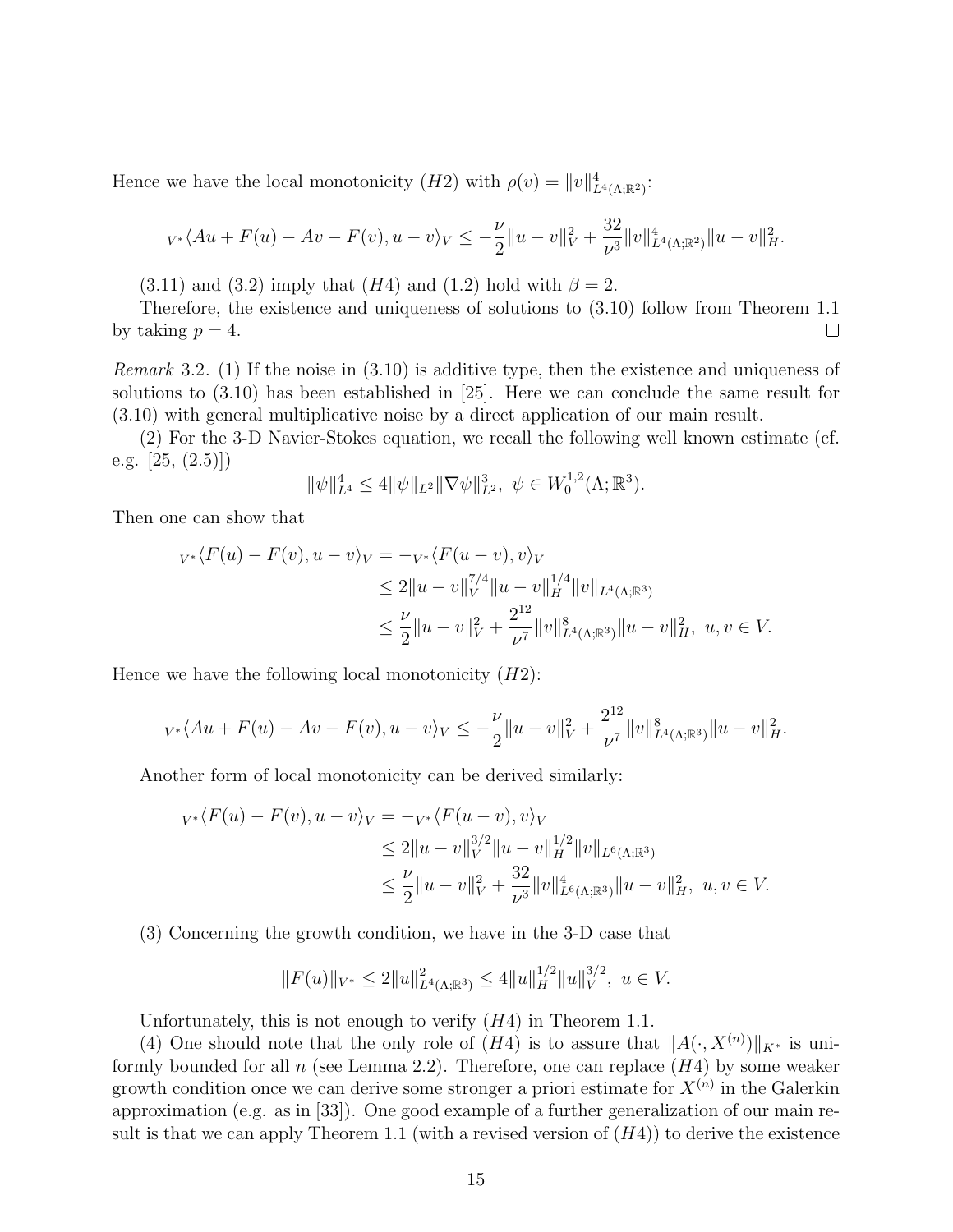and uniqueness of solutions to the following stochastic tamed 3-D Navier-Stokes equation with smooth enough initial condition:

$$
dX_t = (AX_t + F(X_t) + f_t - P_H g_N(|X_t|^2)X_t) dt + B(X_t)dW_t,
$$

where the taming function  $g_N : \mathbb{R}_+ \to \mathbb{R}_+$  is smooth and satisfies for some  $N > 0$ 

$$
\begin{cases}\n g_N(r) = 0, \text{ if } r \leq N, \\
g_N(r) = (r - N)/\nu, \text{ if } r \geq N + 1, \\
g'_N(r) \geq 0, \text{ if } r \geq 0.\n\end{cases}
$$

We refer to [32, 33] for more details on the stochastic tamed 3-D Navier-Stokes equation.

## 4 Appendix: The classical monotone and coercive conditions

For the existence and uniqueness of the solution to (1.1) we recall the following classical monotone and coercive conditions on A and B.

Suppose there exist constants  $\alpha > 1, \theta > 0, K$  and a positive adapted process  $f \in$  $L^1([0,T] \times \Omega; dt \times \mathbb{P})$  such that the following conditions hold for all  $v, v_1, v_2 \in V$  and  $(t, \omega) \in$  $[0, T] \times \Omega$ .

(A1) (Hemicontinuity) The map  $s \mapsto {}_{V^*V^*}\langle A(t, v_1 + sv_2), v \rangle_V$  is continuous on R.

(A2) (Monotonicity)

$$
2_{V^*}\langle A(t,v_1)-A(t,v_2),v_1-v_2\rangle_V+\|B(t,v_1)-B(t,v_2)\|_2^2\leq K\|v_1-v_2\|_H^2.
$$

(A3) (Coercivity)

$$
2_{V^*} \langle A(t, v), v \rangle_V + ||B(t, v)||_2^2 + \theta ||v||_V^{\alpha} \le f_t + K ||v||_H^2.
$$

(A4) (Boundedness)

$$
||A(t, v)||_{V^*} \le f_t^{(\alpha - 1)/\alpha} + K||v||_V^{\alpha - 1}.
$$

Theorem 4.1. ([19] Theorems II.2.1, II.2.2) Suppose  $(A1) - (A4)$  hold, then for any  $X_0 \in L^2(\Omega, \mathcal{F}_0, \mathbb{P}; H)$  (1.1) has a unique solution  $\{X_t\}_{t \in [0,T]}$  and this solution satisfies

$$
\mathbb{E} \sup_{t \in [0,T]} \|X_t\|_H^2 < \infty.
$$

Moreover, we have the following Itô formula

$$
||X_t||_H^2 = ||X_0||_H^2 + \int_0^t (2_{V^*} \langle A(s, X_s), X_s \rangle_V + ||B(s, X_s)||_2^2) ds
$$
  
+2 $\int_0^t \langle X_s, B(s, X_s) dW_s \rangle_H$ ,  $t \in [0, T]$ ,  $\mathbb{P} - a.s.$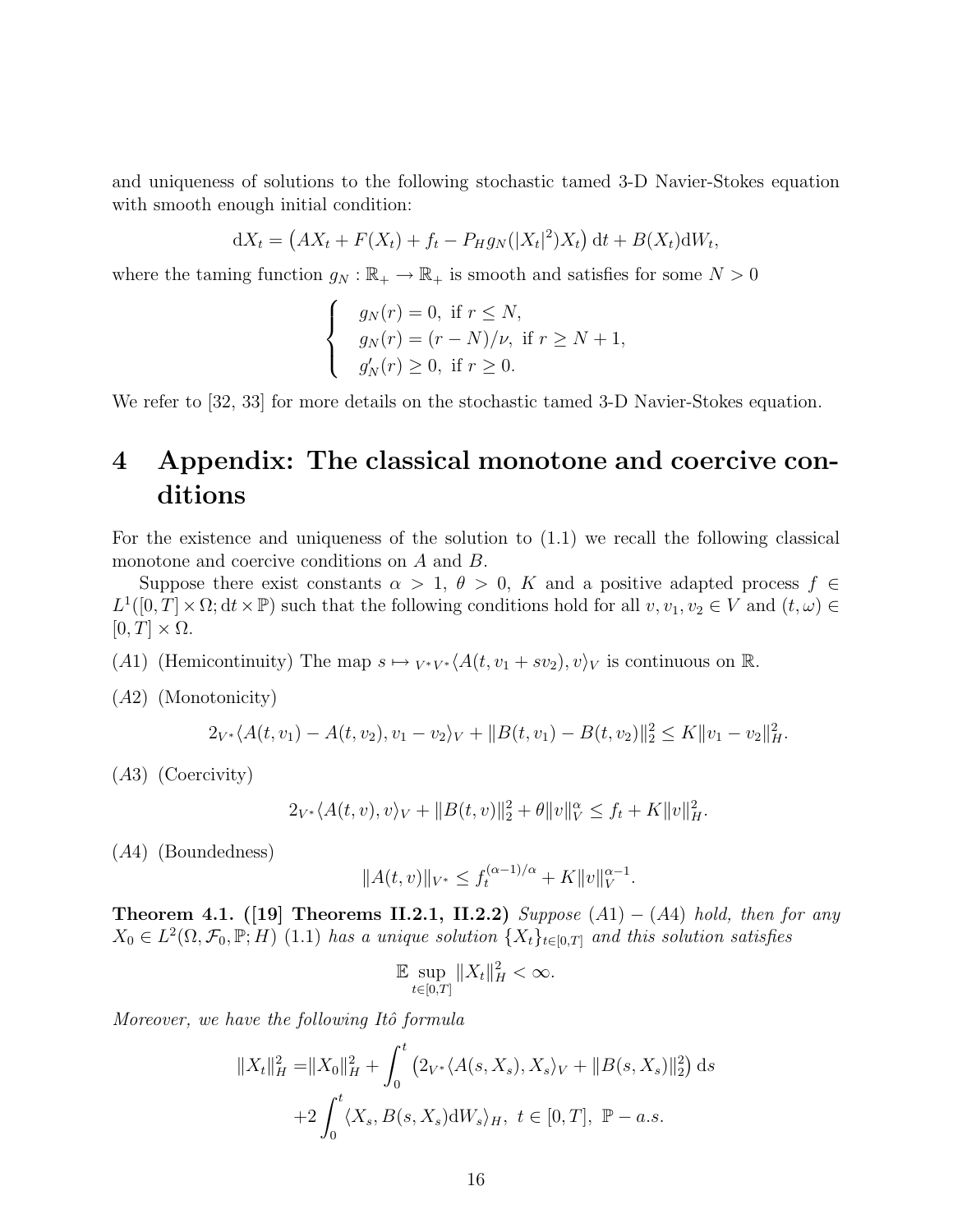#### References

- [1] V. Barbu, G. Da Prato and M. Röckner, *Existence of strong solutions for stochastic* porous media equation under general monotonicity conditions, Ann. Probab. 37 (2009), 428–452.
- [2] V. Barbu, G. Da Prato and M. Röckner, *Existence and uniqueness of nonnegative solu*tions to the stochastic porous media equation, Indiana Univ. Math. J. 57 (2008), no. 1, 187–212.
- [3] V. Barbu, G. Da Prato and M. Röckner, *Some results on stochastic porous media equa*tions, Bollettino U.M.I. 9 (2008), 1–15.
- [4] V. Barbu, G. Da Prato and M. Röckner, *Stochastic porous media equation and self*organized criticality, Commun. Math. Phys. 285 (2009), 901–923.
- [5] W. Beyn, B. Gess, P. Lescot and M. Röckner, *The global random attractor for a class* of stochastic porous media equations, Preprint.
- $[6]$  H. Brézis, Équations et inéquations non linéaires dans les espaces vectoriels en dualité , Ann. Inst. Fourier 18 (1968), 115–175.
- [7] F. E. Browder, Nonlinear elliptic boundary value problems, Bull. Amer. Math. Soc. 69 (1963), 862–874.
- [8] F. E. Browder, Non-linear equations of Evolution, Ann. Math. 80 (1964), 485–523.
- [9] F. E. Browder, Pseudo-monotone operators and nonlinear elliptic boundary value problems on unbounded domains, Proc. Natl. Acad. Sci. USA 74 (1977), 2659–2661.
- [10] P.L. Chow, *Large deviation problem for some parabolic Itô equations*, Comm. Pure Appl. Math. 45 (1992), 97–120.
- [11] G. Da Prato, M. Röckner, B.L. Rozovskii and F.-Y. Wang, *Strong solutions to stochastic* generalized porous media equations: existence, uniqueness and ergodicity, Comm. Part. Diff. Equa. 31 (2006), 277–291.
- [12] G. Da Prato and J. Zabczyk, Stochastic Equations in Infinite Dimensions, Encyclopedia of Mathematics and its Applications, Cambridge University Press. 1992.
- [13] B. Gess, W. Liu and M. Röckner, *The existence of random attractor for stochastic* evolution equations with general additive noise, Preprint.
- [14] I. Gyöngy, On stochastic equations with respect to semimartingale III, Stochastics  $7$ (1982), 231–254.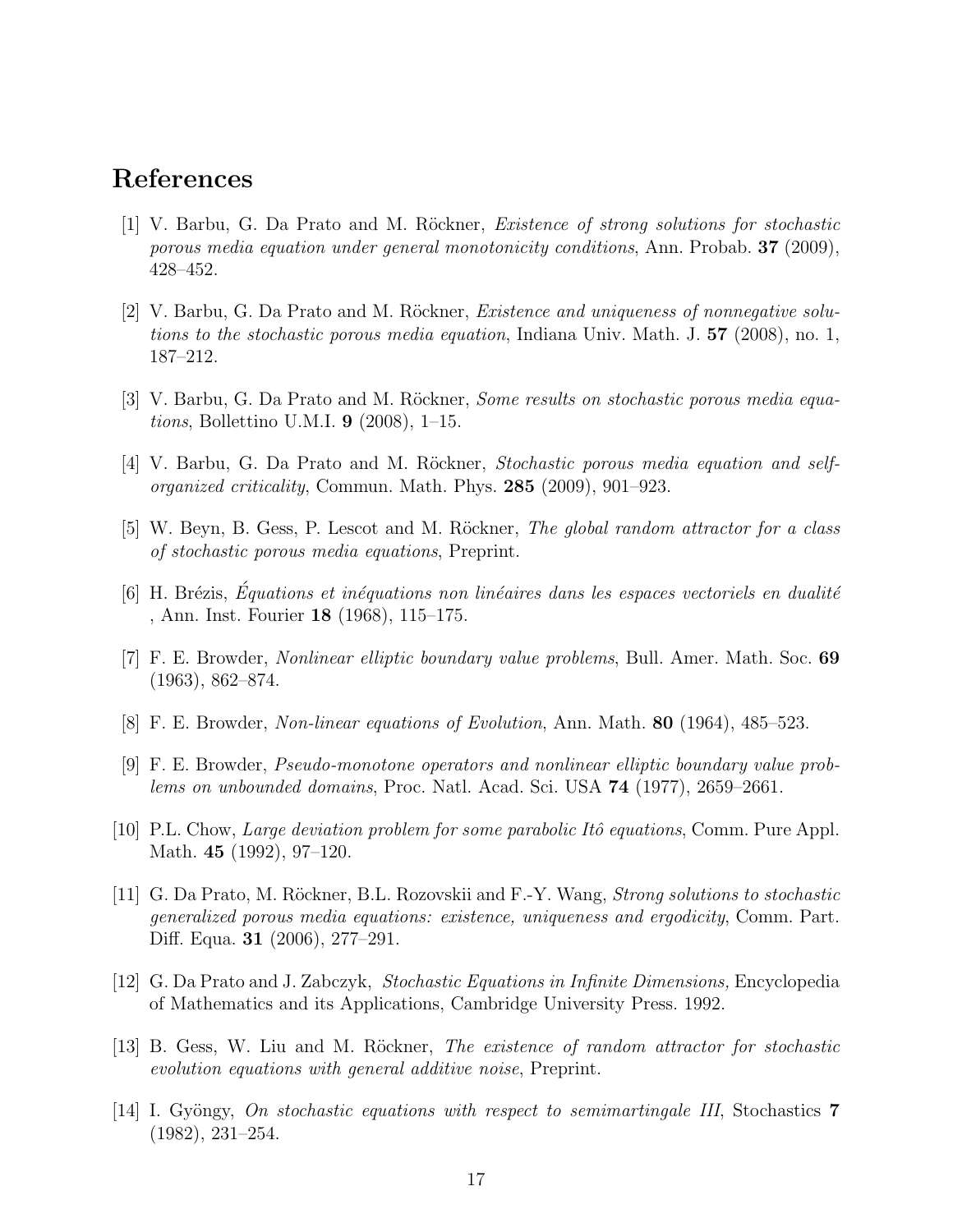- [15] I. Gyöngy and A. Millet, *Rate of convergence of implicit approximations for stochas*tic evolution equations, Interdiscip. Math. Sci., vol. 2, pp. 281–310, World Sci. Publ., Hackensack, 2007.
- [16] I. Gyöngy and A. Millet, Rate of convergence of space time approximations for stochastic evolution equations, Pot. Anal. 30 (2009), 29–64.
- $[17]$  J. Leray and J. L. Lions, Quelques résultats de Višik sur les problèmes elliptiques non linéaires par les méthodes de Minty-Browder, Bull. Soc. Math. France  $93$  (1965), 97–107.
- [18] J. L. Lions, Some methods of solving nonlinear boundary value problems, Mir, Moscow, 1972, Russian translation. 163–194.
- [19] N.V. Krylov and B.L. Rozovskii, Stochastic evolution equations, Translated from Itogi Naukii Tekhniki, Seriya Sovremennye Problemy Matematiki 14 (1979), 71–146.
- [20] W. Liu and F.-Y. Wang, Harnack inequality and strong Feller property for stochastic fast diffusion equations, J. Math. Anal. Appl.  $342$  (2008), 651–662.
- [21] W. Liu, On the stochastic p-Laplace equation, J. Math. Anal. Appl.  $360$  (2009), 737–751.
- [22] W. Liu, Harnack inequality and applications for stochastic evolution equations with monotone drifts, J. Evol. Equat. 9(2009), 747–770.
- [23] W. Liu, Large deviations for stochastic evolution equations with small multiplicative noise, Appl. Math. Optim. **61** (2010), 27–56.
- [24] W. Liu, Invariance of subspaces under the solution flow of SPDE, Infin. Dimens. Anal. Quantum Probab. Relat. Top. 13 (2010), 87–98.
- [25] J.-L. Menaldi and S.S. Sritharan, Stochastic 2-D Navier-Stokes equation, Appl. Math. Optim. 46(2002), 31–53.
- [26] G.J. Minty, Monotone (non-linear) operators in Hilbert space, Duke. Math. J. 29 (1962), 341–346.
- [27] G.J. Minty, On a monotonicity method for the solution of non-linear equations in Banach space, Proc. Nat. Acad. Sci. USA **50** (1963), 1038–1041.
- [28] E. Pardoux, Equations aux dérivées partielles stochastiques non linéaires monotones, Ph.D. thesis, Université Paris XI, 1975.
- [29] C. Prévôt and M. Röckner, A concise course on stochastic partial differential equations, Lecture Notes in Mathematics, vol. 1905, Springer, 2007.
- [30] J. Ren, M. Röckner and F.-Y. Wang, Stochastic generalized porous media and fast diffusion equations, J. Diff. Equa.  $238$  (2007), 118–152.